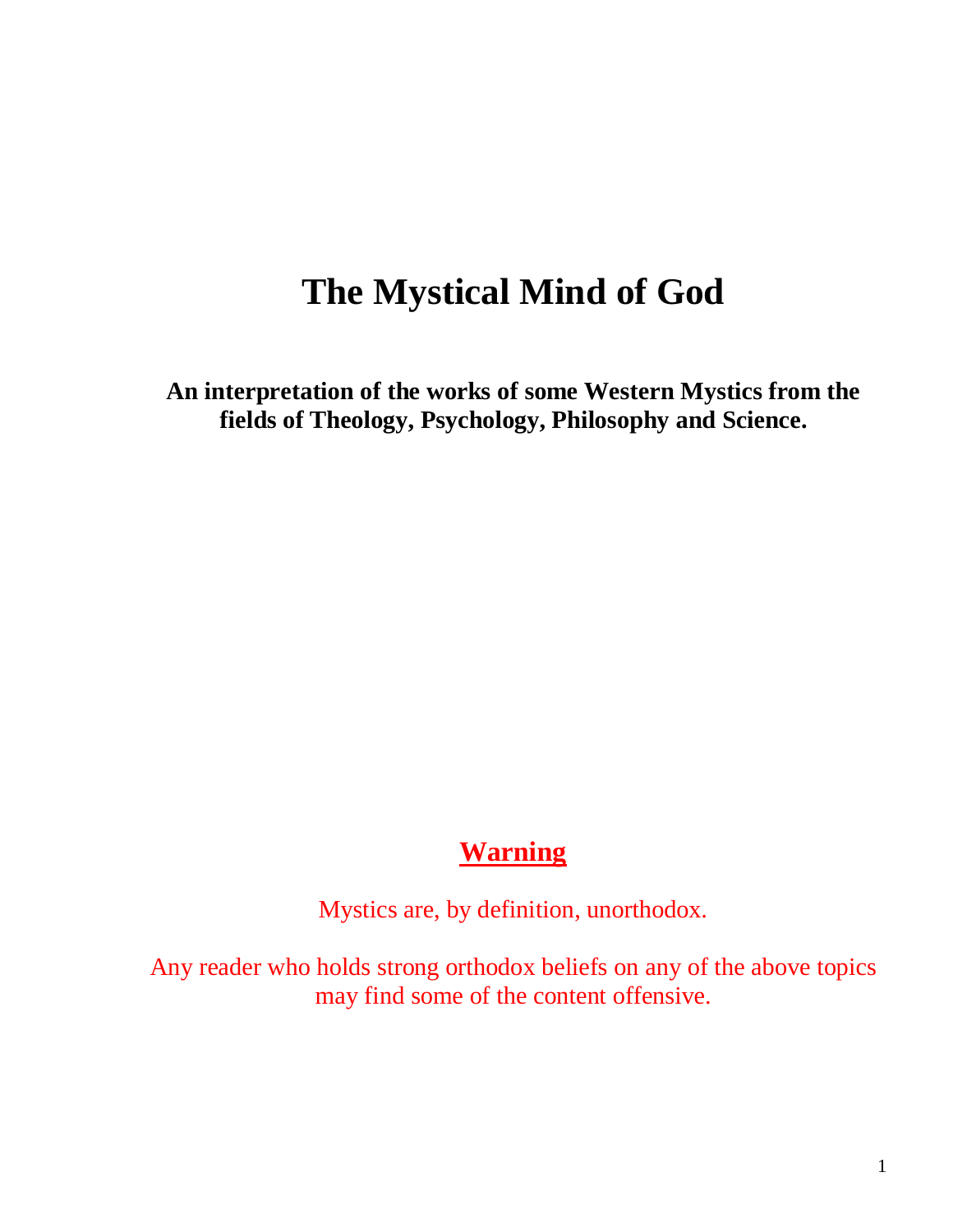### **Table of Contents**

|                          |                                                     | Page<br>3      |
|--------------------------|-----------------------------------------------------|----------------|
|                          |                                                     |                |
|                          |                                                     | $\overline{4}$ |
|                          |                                                     | 6              |
|                          | <b>SOME MYSTICS RESPOND</b>                         |                |
|                          |                                                     | 7              |
| <b>Two Theologians</b>   |                                                     |                |
|                          |                                                     | 8              |
|                          |                                                     | 10             |
| <b>Two Psychologists</b> |                                                     |                |
|                          |                                                     | 14             |
|                          |                                                     | 16             |
|                          |                                                     | 18             |
| <b>Two Philosophers</b>  |                                                     |                |
|                          |                                                     | 19             |
|                          |                                                     | 22             |
| <b>Two Scientists</b>    |                                                     |                |
|                          |                                                     | 24             |
|                          |                                                     | 26             |
| <b>Review 2</b>          |                                                     | 28             |
|                          |                                                     | 29             |
|                          |                                                     |                |
|                          | or                                                  |                |
|                          | A transcendental journey from the world of          | 31             |
|                          | or                                                  |                |
|                          | A Mystical Theologian meets a Mystical Psychologist |                |
| <b>A Final Test.</b>     |                                                     | 37             |
|                          |                                                     | 39             |
|                          |                                                     |                |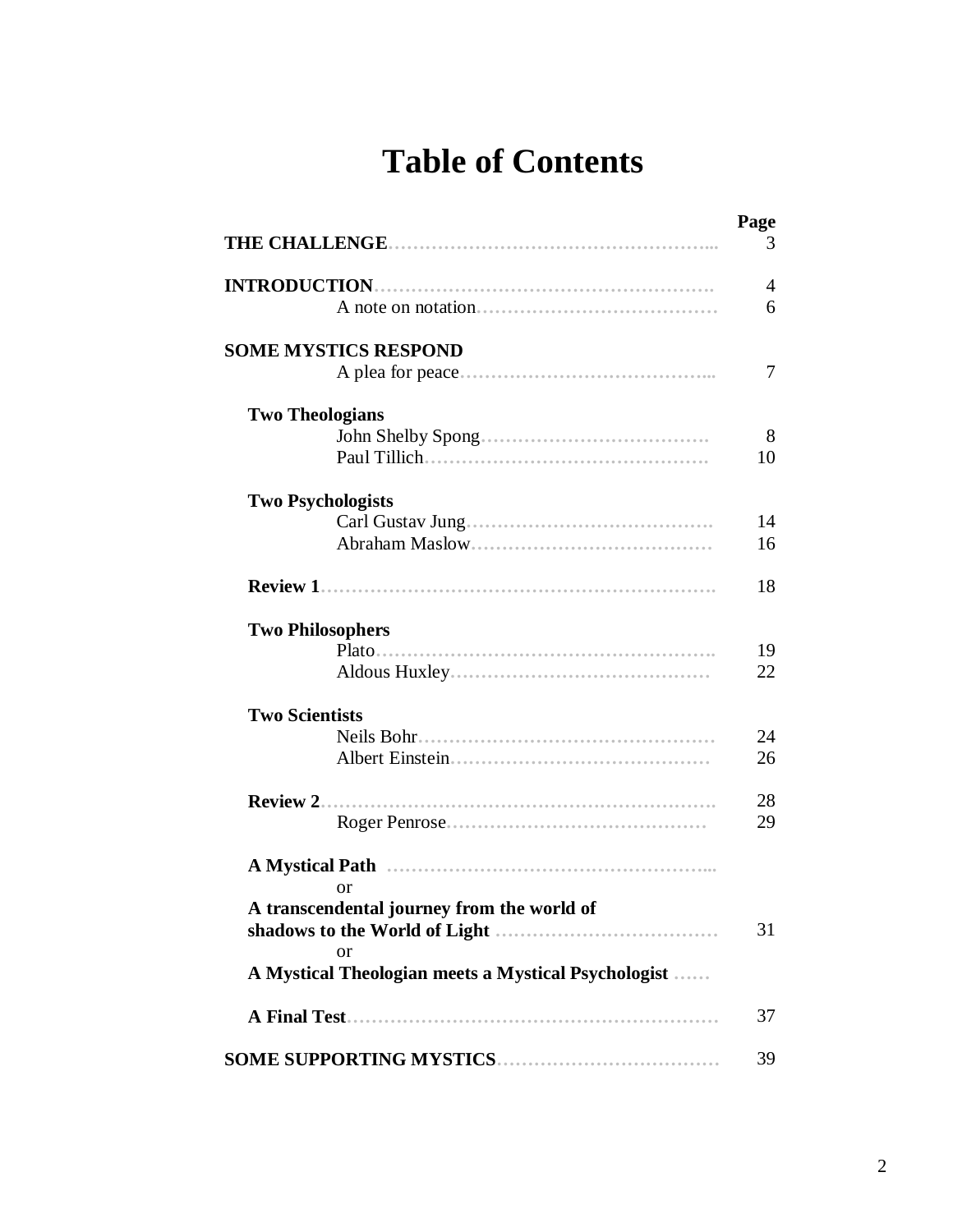### **THE CHALLENGE**

*However, if we do discover a complete theory (of everything), it should in time be understandable in broad principle by everyone, not just a few scientists. Then we shall all, philosophers, scientists and just ordinary people, be able to take part in the discussion of the question of why it is that we and the universe exist. If we find the answer to that, it would be the ultimate triumph of human reason – for then we would know the mind of God.*

Steven Hawking, *A Brief History of Time*, closing paragraph

*But in the end a rational explanation for the world in the sense of a closed and complete system of logical truths is almost certainly impossible. We are barred from ultimate knowledge, from ultimate explanation, by the very rules of reasoning that prompt us to seek such an explanation in the first place. If we wish to progress beyond, we have to embrace a different concept of 'understanding' from that of rational explanation. Possibly the mystical path is a way to such an understanding. I have never had a mystical experience myself, but I keep an open mind about the value of such experiences. Maybe they provide the only route beyond the limits to which science and philosophy can take us, the only possible path to the Ultimate.*

Paul Davies*, The Mind of God*, conclusion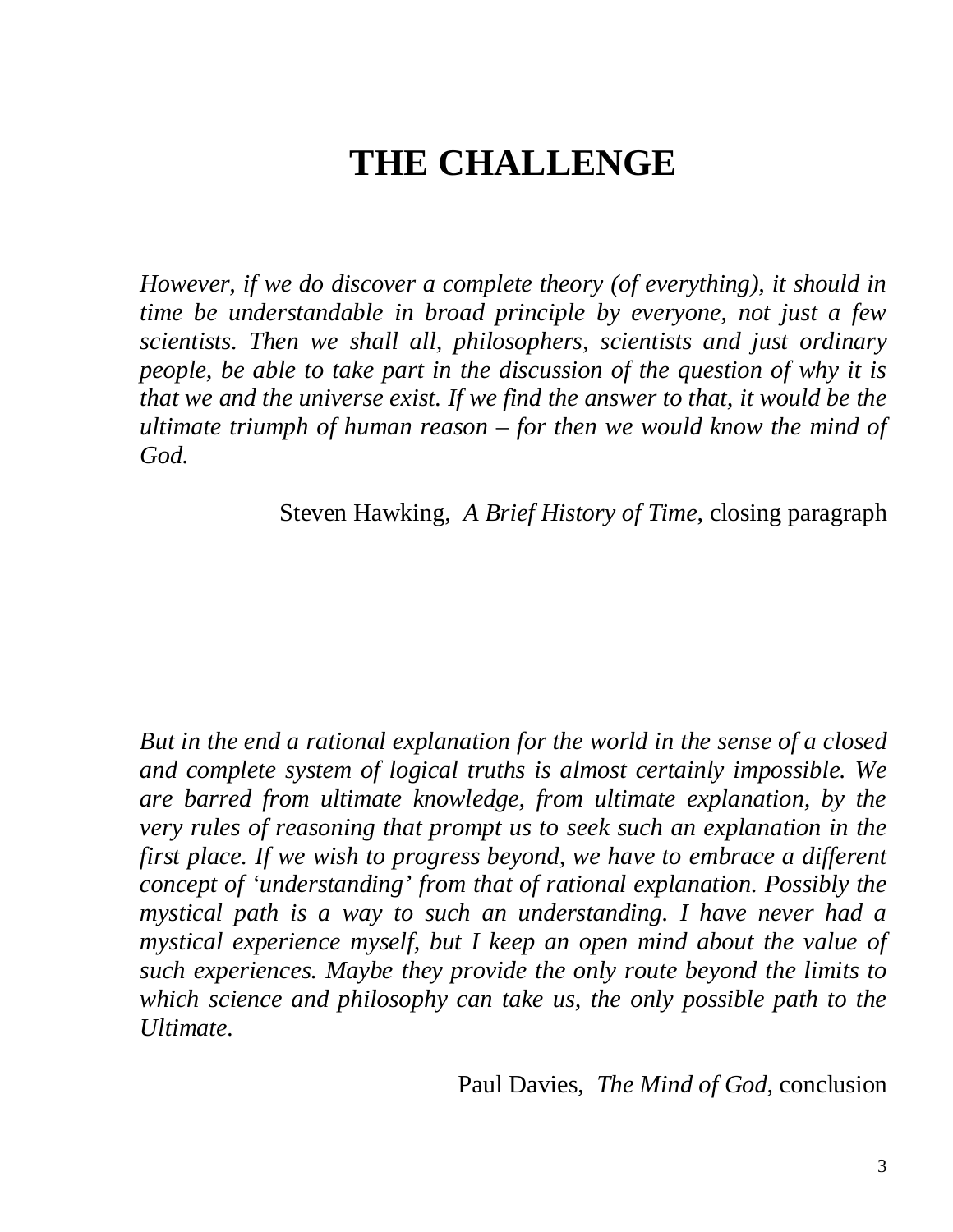# **INTRODUCTION**

Those opening quotes come from two of the highest profile scientists in the modern world.

Steven Hawking is probably best known for his book *A Brief History of Time* and because his soaring intellect is held in a wheelchair-confined body. His book ends with an appeal – can anybody get into the Mind of God?

Paul Davies tries. In his book *The Mind of God* he somewhat forlornly concludes that a different concept of 'understanding' is required, and suggests that a mystical path is the way to such an understanding.

This essay agrees with the conclusion reached by Davies and is an attempt to gather together the thoughts of mystics from the fields of theology, psychology, philosophy and science itself and to show that, in their own languages, they are all saying the same thing – that you can, by your own efforts, get into the Mind of God. Well, almost. The final step is up to God.

Before introducing the mystics, however, a review of western attitudes to the concept of God may prove helpful.

There are two principal belief systems – theism and atheism. Theism states: I believe in the existence of God. Atheism states: I do *not* believe in the existence of God.

Obviously these core beliefs are in direct conflict with one another. One would wonder why, though, an Atheist would even want to try to get into the mind of something that doesn't exist! Oh, well. But theism also has its problems – which God are you trying to get into the mind of? It isn't difficult to name a dozen different concepts of God within Christianity alone!

Diagrammatically the situation may be represented thus:



A third attitude towards the existence of God is bewildered Agnostic. An Agnostic cannot accept *either* belief system and instead states: I *don't know* if God exists. Having examined and rejected the dogmatic beliefs of theism and atheism and not being convinced by the arguments of either, an Agnostic apparently is lost.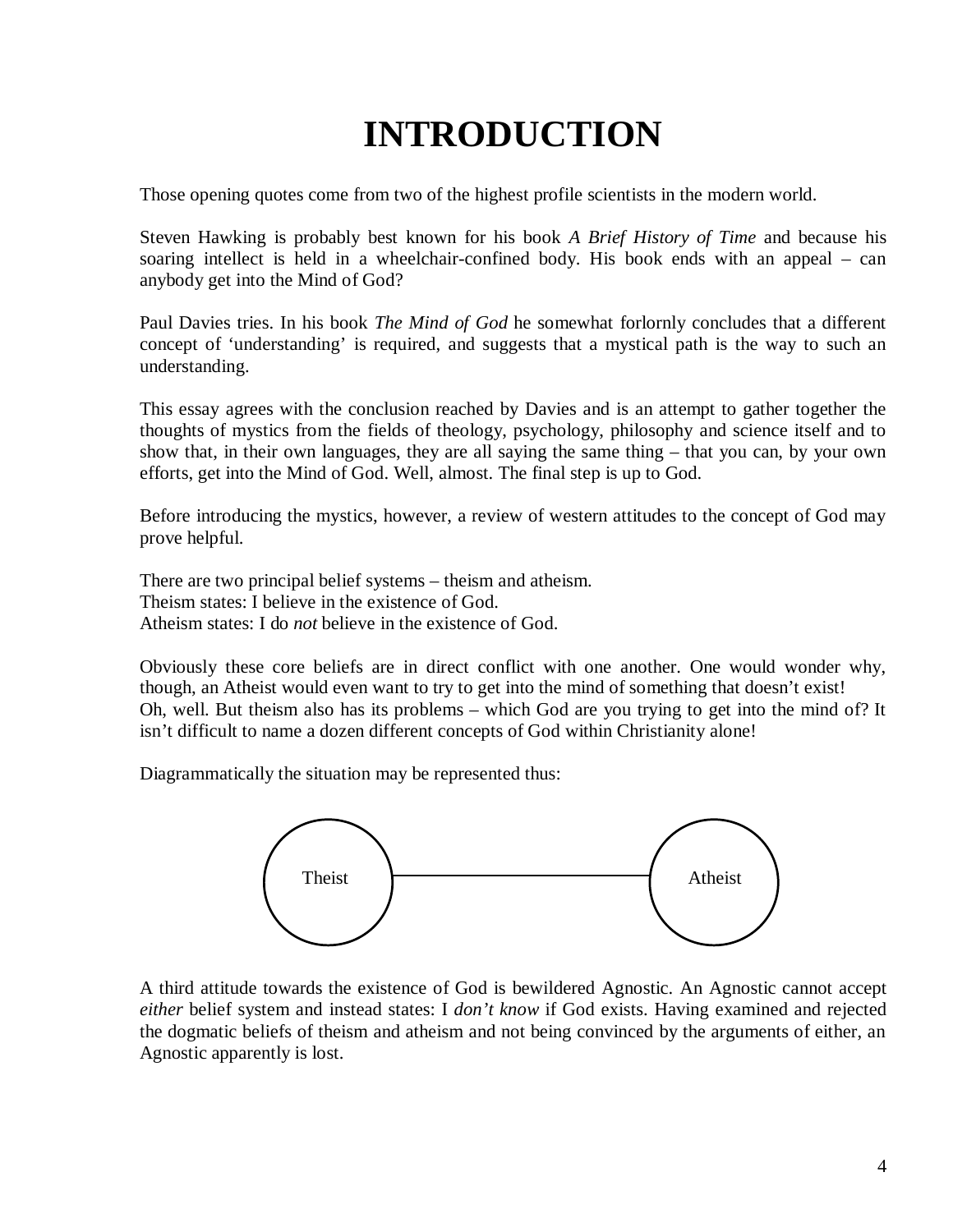All *belief* systems are based on dogma of some kind. A person becomes a *believer* when that dogma is accepted as a valid way of thinking about the meaning of life. It removes uncertainty. Follow the orthodox path and you will be alright. A comfortable belief system can bring peace of mind for many.

Diagrammatically:



There is a little known fourth attitude towards the existence of God. This is the path available to an Agnostic. It is Gnostic: I *know* that God exists. 'Gnostic' is derived from the Greek word for 'Knowledge'. Mystical Knowledge.

This path is long and hard and not for the faint-hearted.

It may be visualised thus:



'I KNOW that God exists!' What an extraordinary position to take. Obviously that immediately antagonises a Theist who at best can only *believe* in the existence of God and sees such a position (correctly) as a direct challenge to its viewpoint as the only way to understand the Mind of God. It was not a good attitude to adopt in the Middle Ages – all power lay with the Theists. The Inquisition was very effective.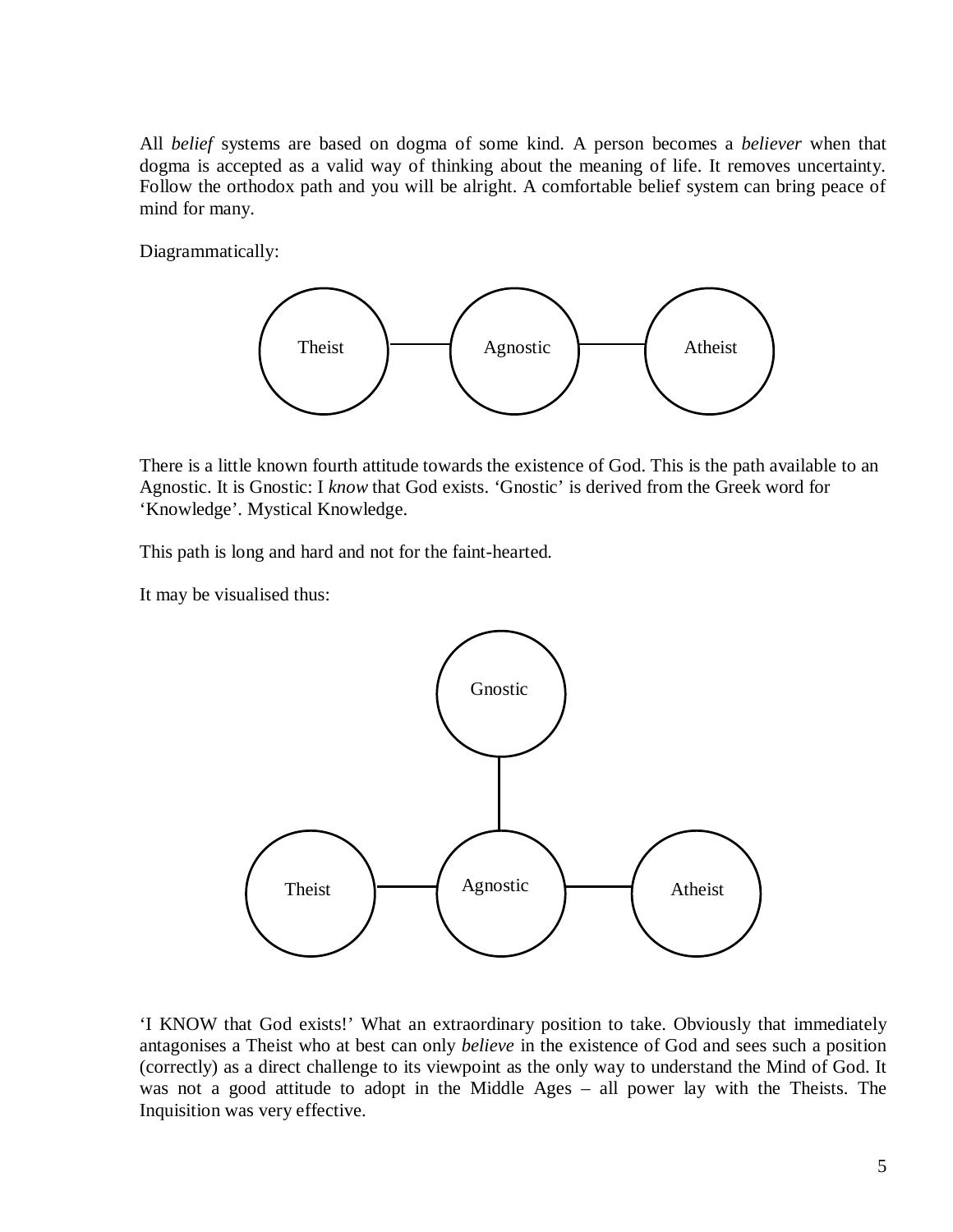While Theists see Gnostics as heretics, Atheists see Gnostics as lunatics!

As one of our mystics, Aldous Huxley, wryly observed 'The path of spirituality is a knife-edge between abysses'.

Another of our mystics, Carl Gustav Jung, in a television interview shortly before his death, was asked 'Do you believe in God?' Jung replied 'I don't need to believe, I know.'

*That* is a statement only a true mystic can make!

He *knew* the Truth.

#### **A note on notation**

English is a confusing language even to the English as an exasperated Professor Henry Higgins often lamented.

The first letter of every sentence is capitalised irrespective of its importance.

The first person singular, I, is capitalised while 'me' isn't and certainly 'you' isn't. You are not as important as I am. And *nobody* is as important as He is.

God!

God has many Names. In this essay, each mystic has a different Name for God. This Name will appear capitalised. Some Names <shock> are regarded as feminine (e.g.) Love, Life, Wisdom (Sophia) and Beauty.

Oh… and Truth. And Justice.

Being thus forewarned, tread gently into the following…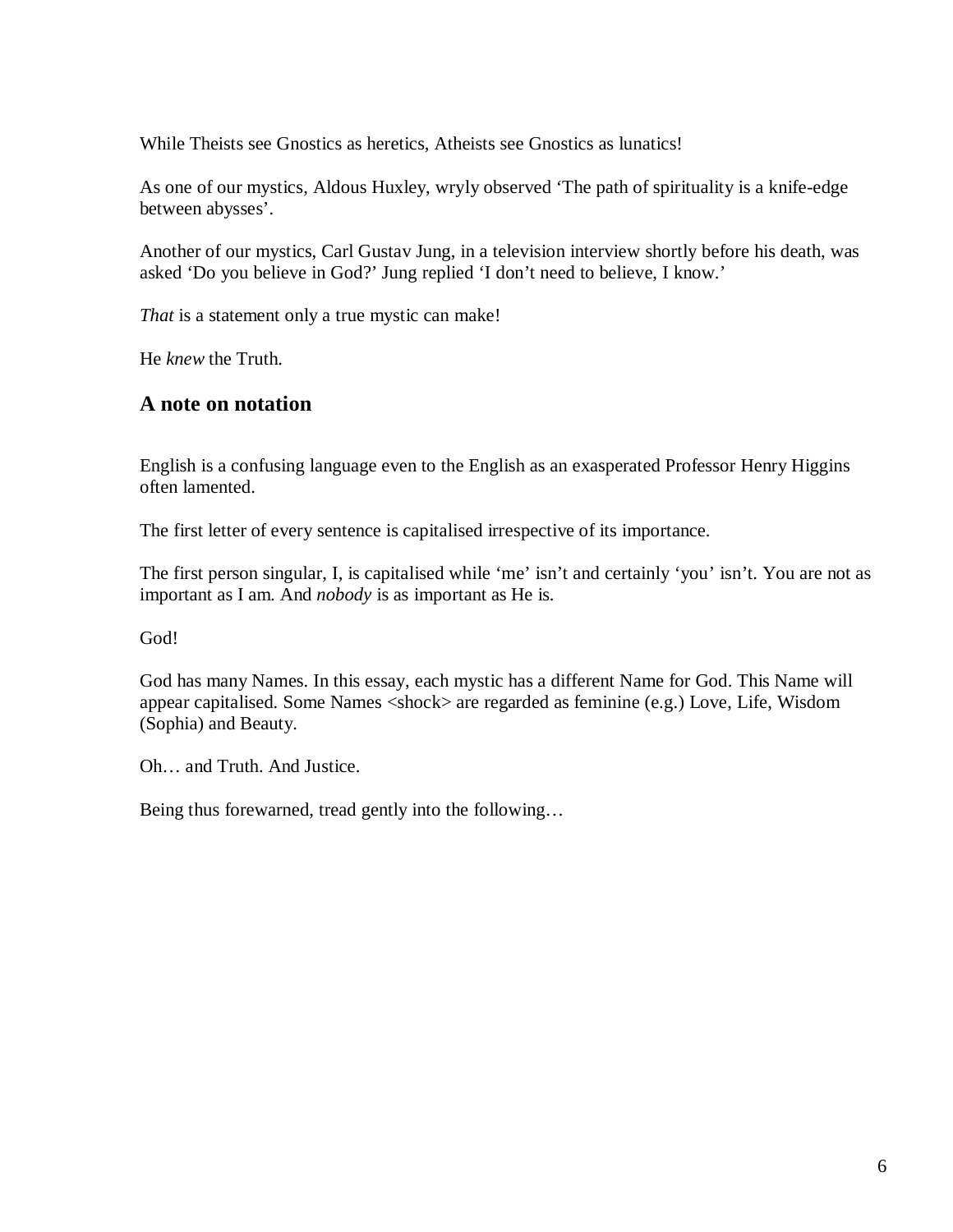### **SOME MYSTICS RESPOND**

#### **A Plea for Peace**

*We must attempt a bit of intellectual daring and, above all, we have to be prepared to listen and to learn from each other, showing mutual tolerance and acceptance in doing so. I do not yet see a dialogue of this kind taking place between mainstream theologians and mainstream scientists, but I fervently hope it will be one of the leading developments of the next few years.* John Polkinghorne*, Belief in God in an Age of Science* (1998)

John Polkinghorne, FRS, KBE, is past president and fellow of Queens' College, Cambridge, *and* Canon Theologian of Liverpool, England.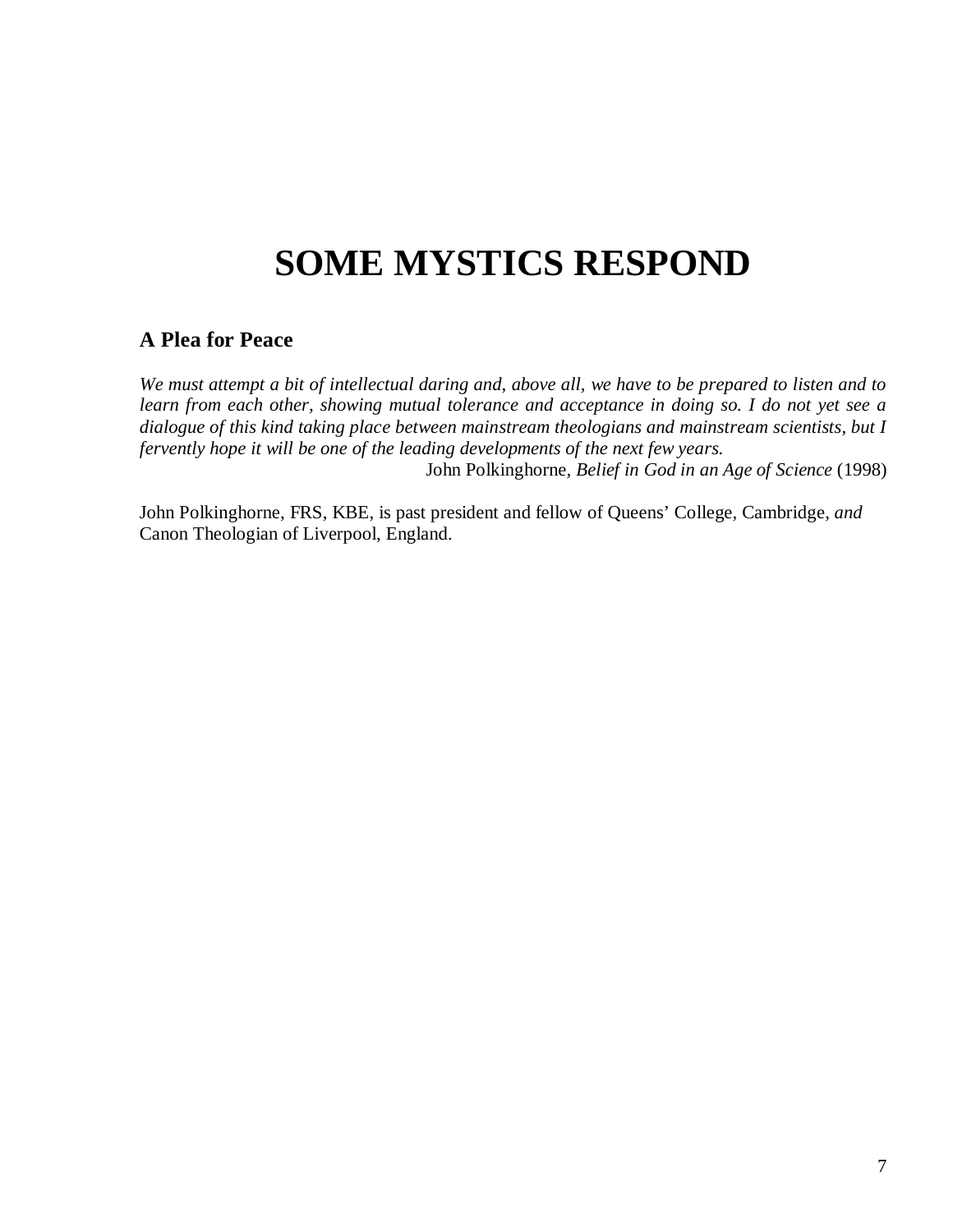### **Two Theologians**

#### **John Shelby Spong**

*They drew a circle that shut me out Heretic, rebel, a thing to flout. But Love and I had the wit to win We drew a circle that took them in.*

This is from a poem by Edwin Markham entitled *Outwitted*. It is quoted in a book called *The Sins of Scripture* by John Shelby Spong.

The quote may be represented thus:



Spong must have said 'Exactly!' when he read that verse of Markham's.

Spong is one of the best known theologians in the world today. He is a retired Episcopalian Bishop. And he has been called much worse than 'heretic' or 'rebel' by his orthodox critics. But what he says makes a lot of sense. The quote he uses comes from one of his many books. The title, *The Sins of Scripture*, gives a general idea of his thoughts – that large chunks of the Bible should be left out as being inappropriate to life in the twenty-first century. I can hear the howls of indignation at such a suggestion from here! Anyhow, he pulls far larger crowds than 'Father McKenzie' ever did.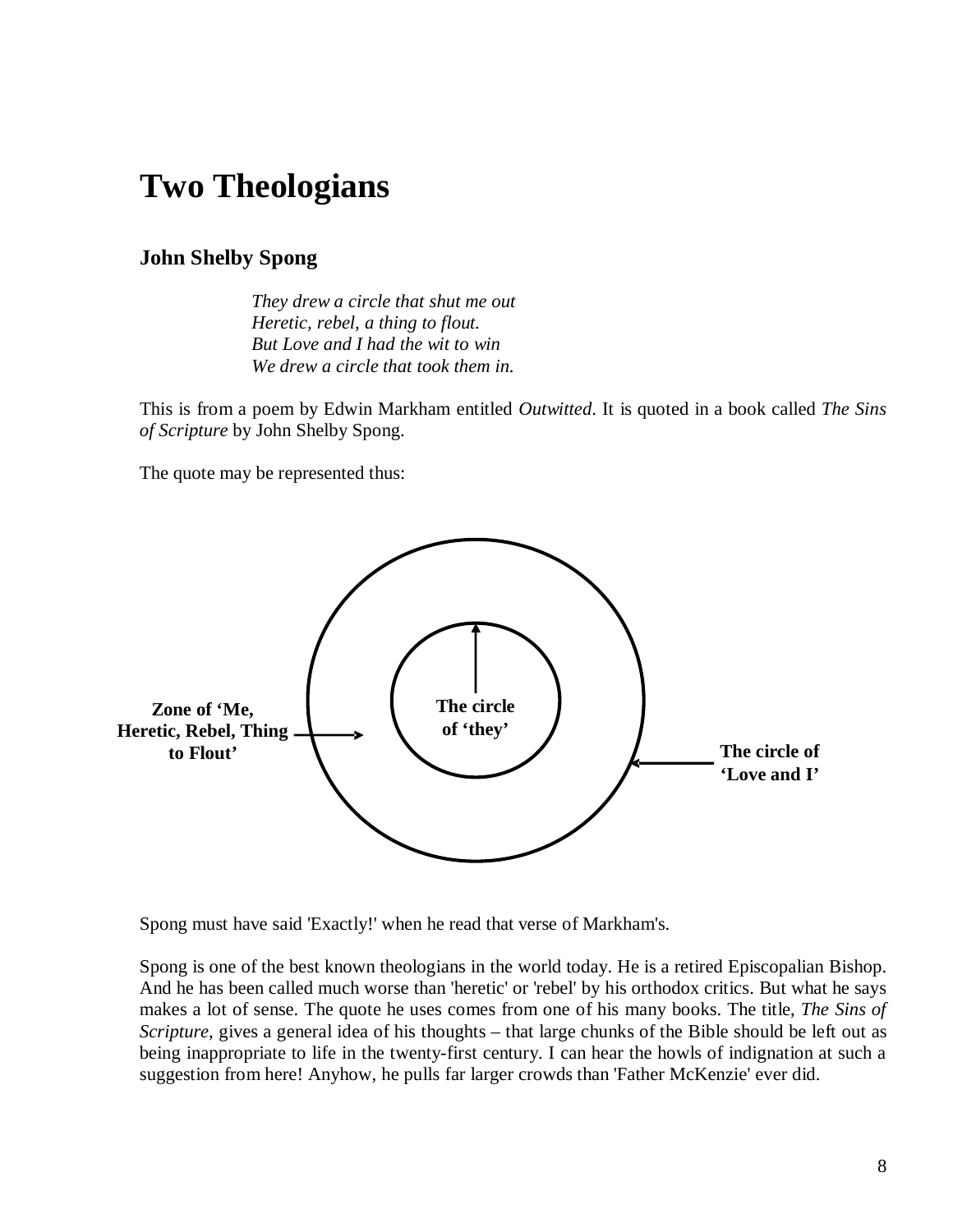A further translation yields:



Markham's 'Love' is Davies' 'Ultimate' is Hawking's 'God'

Love is Inclusive. Ultimate is Inclusive. God is Inclusive. Mystics are Inclusive.

A second theologian, some fifty years previously, had painted another (not exclusive!) picture. Paul Tillich is sometimes referred to as a theologian's theologian.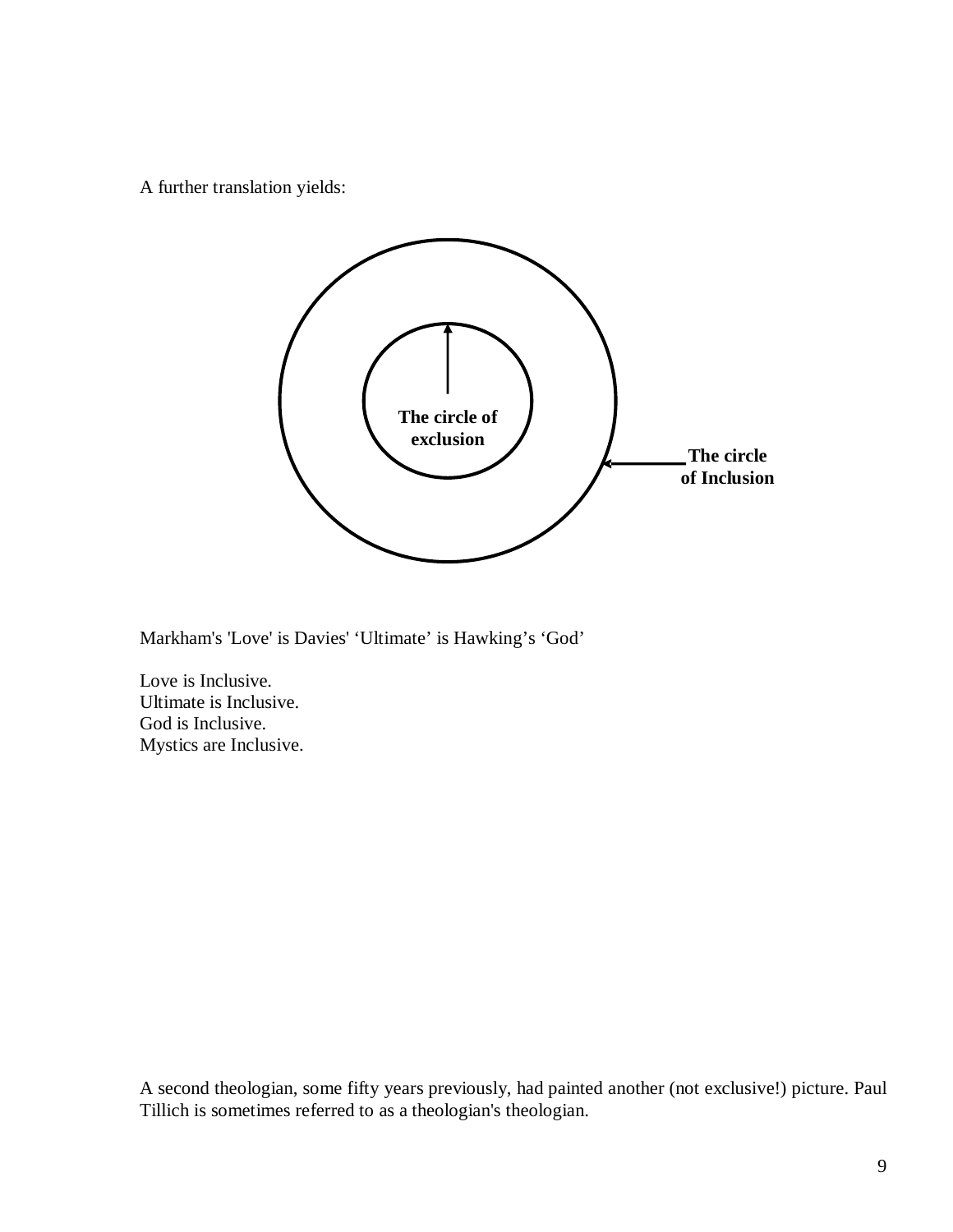#### **Paul Tillich**

*There are two lines by which the meaning of human existence can be symbolised: the vertical and the horizontal, the first one pointing to the Eternal Meaning as such, the second to the temporal realisation of the Eternal Meaning. Every religion necessarily has both directions, although different religions over-emphasise the one or the other. The mystical element which belongs to all religion is symbolised by the vertical line; the active element which also belongs to all religion is symbolised by the horizontal line.*

*The Essential Tillich*, page 113



Which simplifies to:

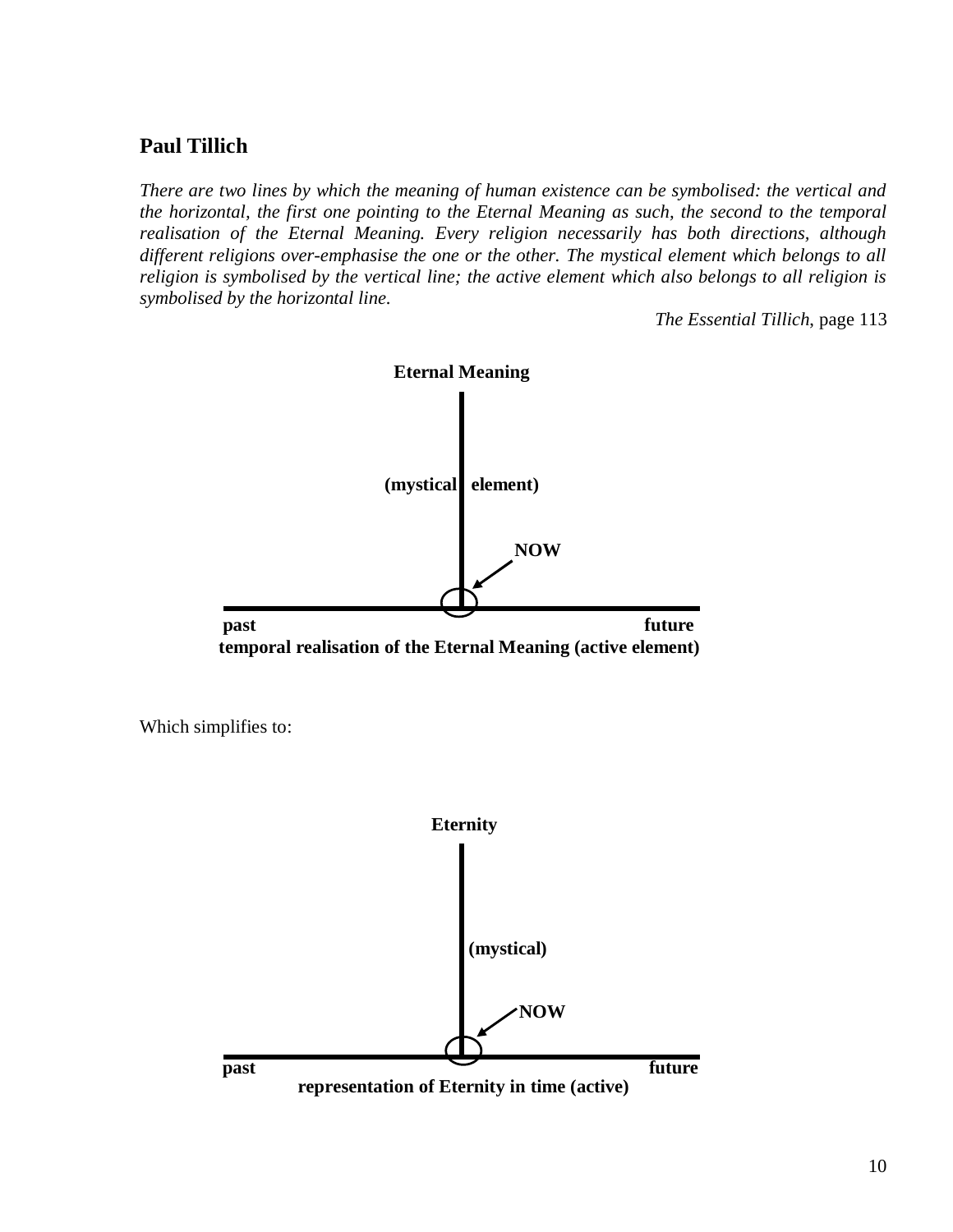This is bound to raise a few eyebrows. However even Plato himself said that 'Time is the moving image of Eternity' so the concept is not exactly new. Note that Eternity is *not* a long, long time. It does not, except for one point, have anything to do with time. Eternity is time-less. The intersection between the Timeless and time is NOW.



Tillich's 'Eternal Meaning' is Markham's 'Love' is Davies' 'Ultimate' is Hawking's 'God'.

Tillich's diagram needs more explanation because it is one of the foundations of this essay.

The split between science and religion was largely initiated by the thoughts and influence of Rene Descartes. Science declared that if you couldn't measure it, it didn't exist. Bang goes the vertical line – that belongs to the church if anybody is really interested. But now the mystics in science, (and we'll look at some of those a bit more later on), are saying that maybe, just maybe, we might have been a bit hasty three hundred years ago.

And the mystics in theology are saying maybe, just maybe, we might be able to learn from science!

They are discovering that each axis, by itself, is *necessary* but not *sufficient.*

The horizontal line essentially belongs to science. The world has lots of things in it of all shapes and sizes and scientists can have a lot of fun trying to figure out how these interesting bits and pieces fit together. God is non-existent in this viewpoint. God is not *a thing*.

 But organised religion via church schools, creation 'science' and the like also lays claim to the horizontal line and has thrust *its* mystics out into the cold.

And therein lies a major problem!

It is only the *mystics* who are communicating!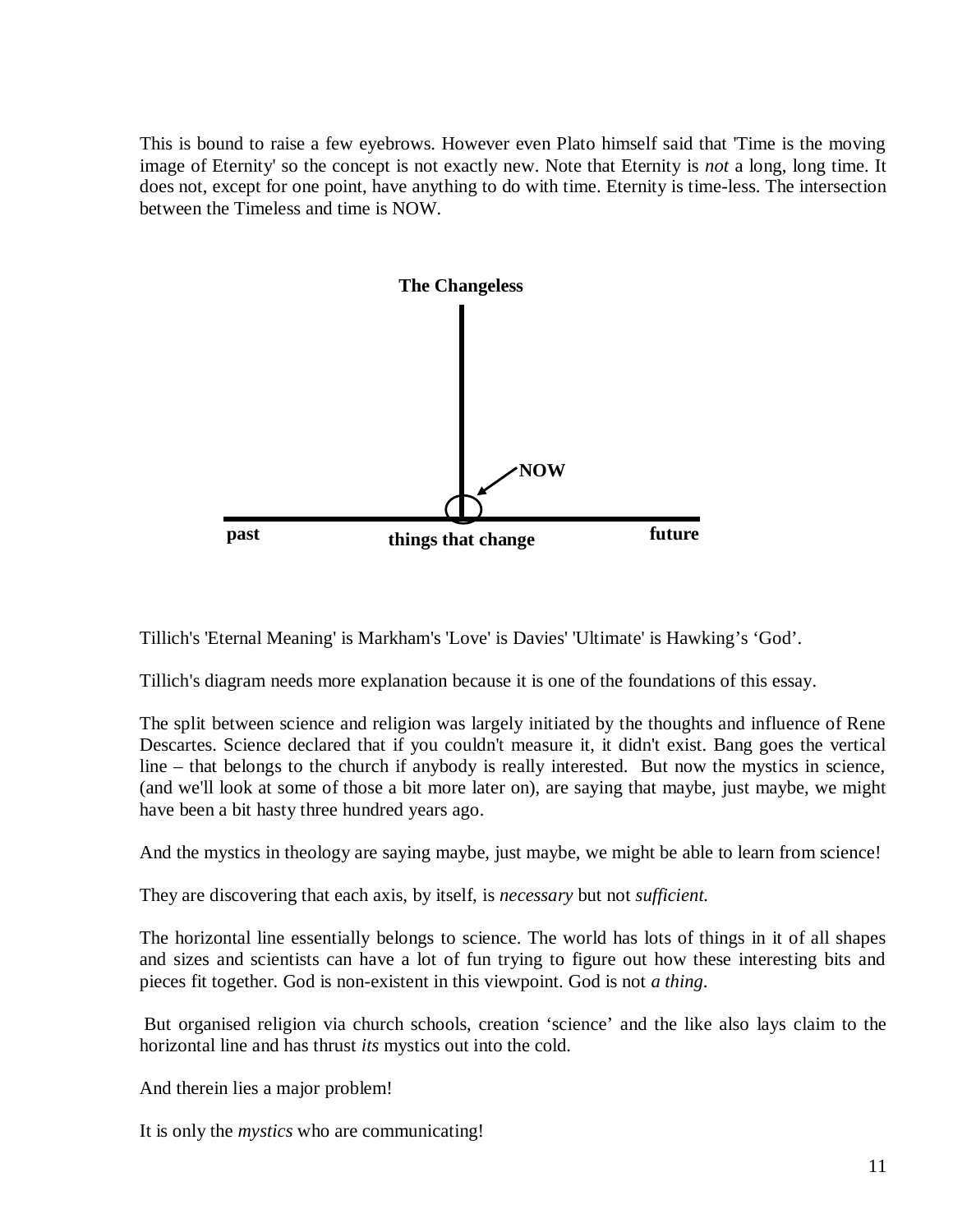People like Spong, a representative of religion (albeit heretical), are saying that the Bible needs to be edited to line up with 21st century reality. A lot of the dogma is just not true. That squarely makes him a heretic in the eyes of those who consider the Bible 'The Word of God'.

And the heretics of religion and the heretics of science *agree* with each other!

Science has adopted the attitude that a thing or statement is either scientific or not scientific in which latter case it can be safely ignored! Science has raised reason to the level of God and the God of reason is barren.

And the church has always had the attitude of 'It's in the Bible so it *must* be true!'

Both science and the church have been operating from their own circle of exclusion!



Both need to move toward the circle of Inclusion.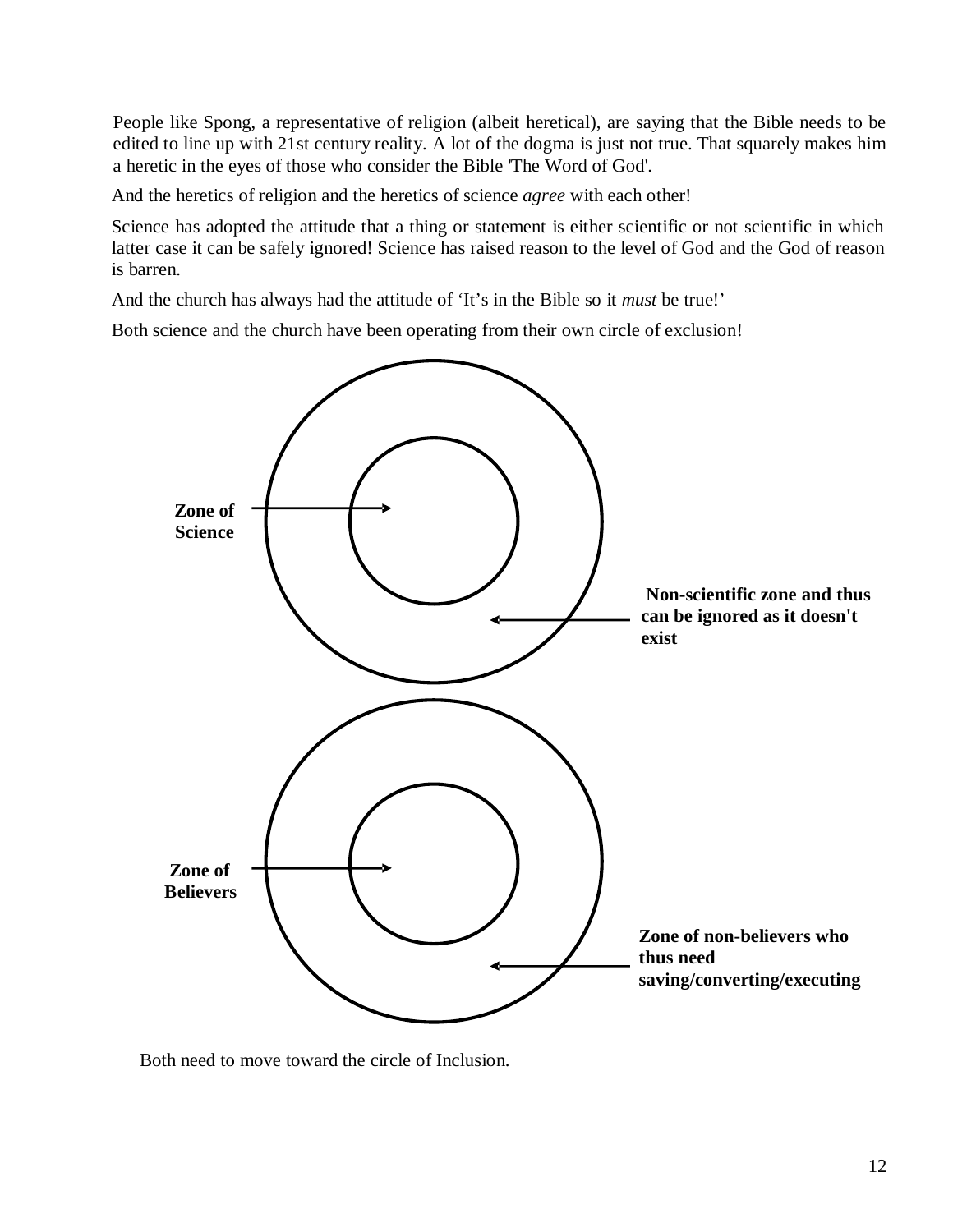*In Aristotle the movement from potentiality to actuality is* vertical*, going from the lower to the higher forms of Being. In modern progressivism the movement from potentiality to actuality is* horizontal, temporal, futuristic.

Paul Tillich*, The Courage to Be*

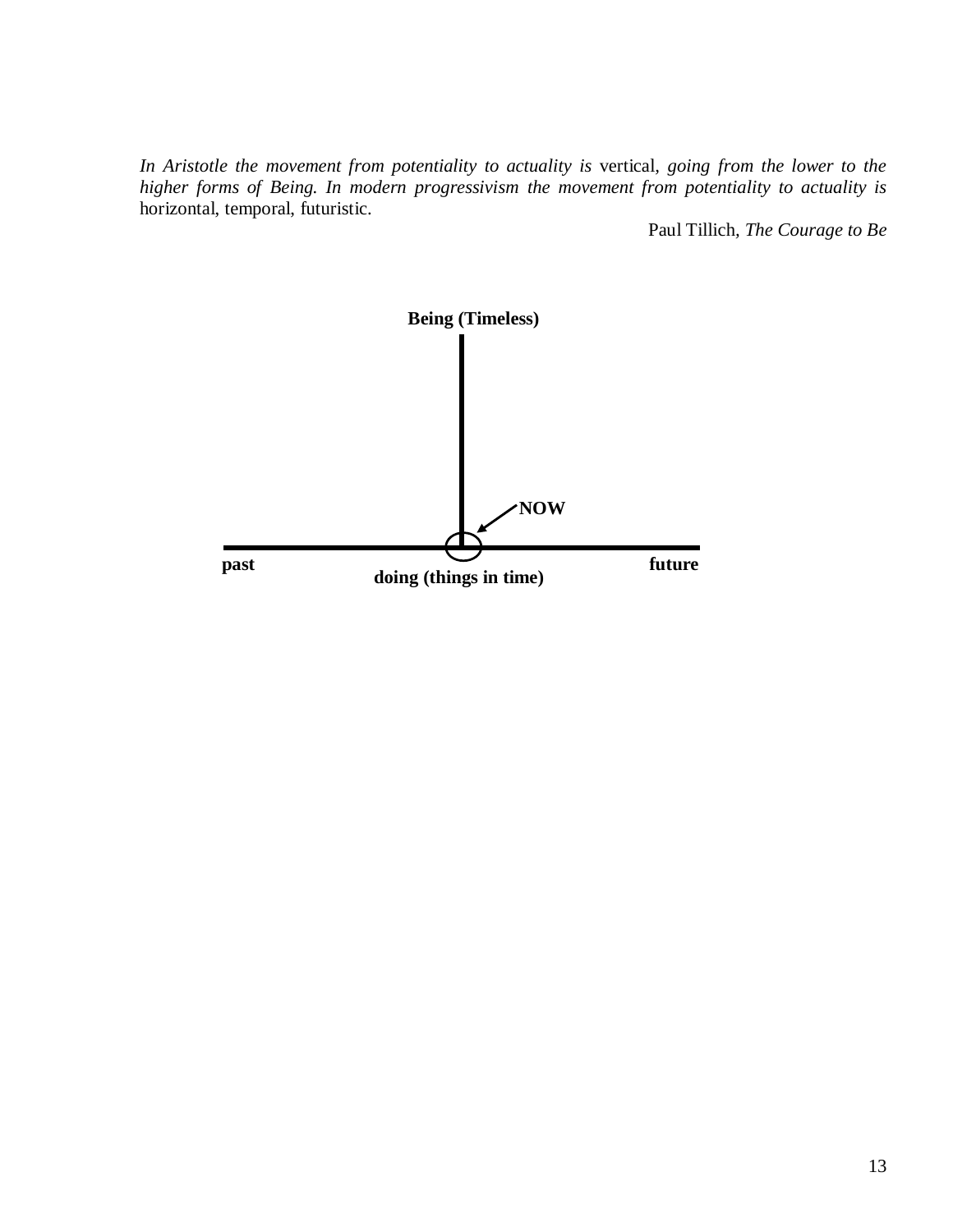### **Two Psychologists**

#### **Carl Gustav Jung**

*For indeed our consciousness does not create itself – it wells up from unknown depths. In childhood it awakens gradually, and all through life it wakes each morning out of the depths of sleep from an unconscious condition. It is like a child that is born daily out of the primordial womb of the unconscious.*

C.G. Jung, *Memories, Dreams, Reflections*, Glossary



Carl Gustav Jung. What can one say? Foremost psychologist of the 20th century? Prolific author? Mystic? All of those and much, much more. Pioneer of the unconscious? Sure. Dreams come from the unconscious (you're asleep, so *who* is dreaming?) and are notoriously difficult to remember and even more difficult to interpret. He could do both with ease. He spent most of his life exploring the unconscious and reporting on what he had found.

Psychology has had a hard time becoming accepted as even approaching a scientific background and is still looked at as being something slightly unacceptable by orthodox science. However, when Jung's ideas were found to be able to be used for dividing people into one of sixteen types the commercial world suddenly took interest. You could make money from this!

And what did Jung find at the end of the unconscious?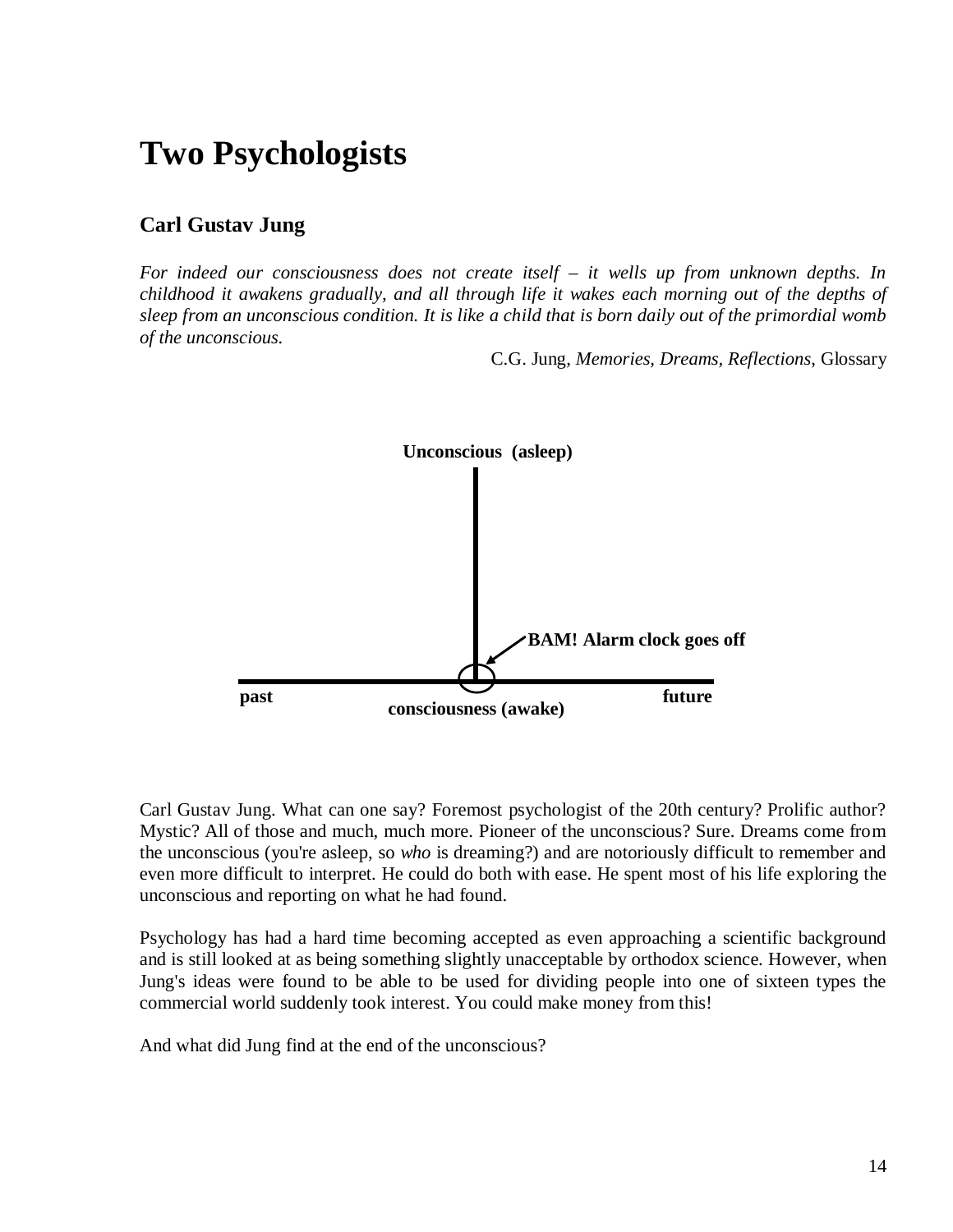*The Self is not only the centre but also the whole circumference which embraces both consciousness and unconscious; it is the centre of this totality just as the ego is the centre of the conscious mind*.



Add Jung's 'Self' to the list of names for God.

From the viewpoint of the Self, the ego is running around in circles *believing* it is God. If the ego stopped *doing* things it might have a decent chance of *being* God!

The answer is blowin' in the wind if the ego ever took the time off to *listen*!

The ego disappears at night and the unconscious comes out to play in dreams.

The ego can also be *constrained* to some extent through meditation. The resulting releases from the unconscious during meditation are in most cases a lot more understandable than dreams!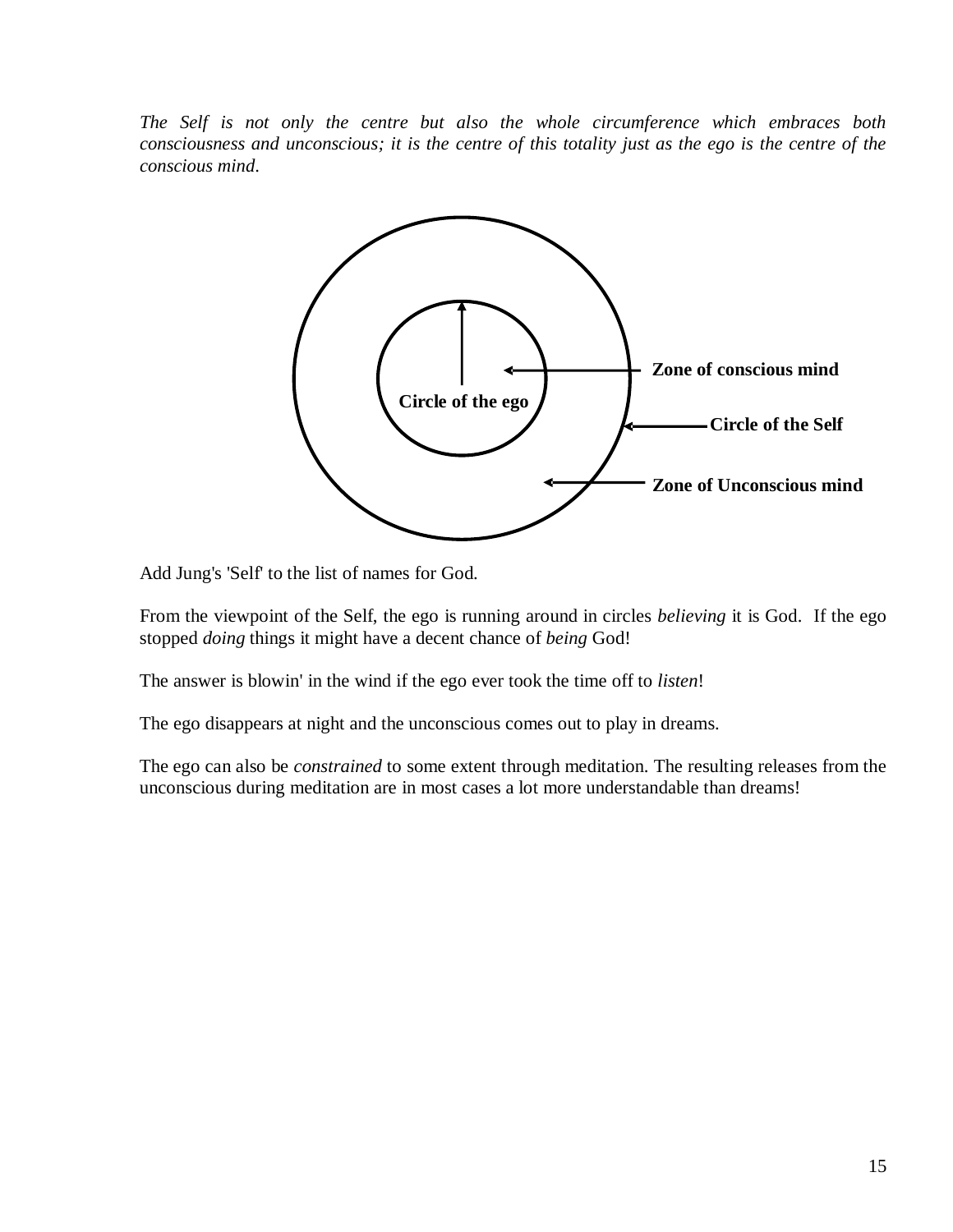#### **Abraham Maslow**

*The development of physics, astronomy, mechanics, and chemistry was in fact impossible until they became value-free, value-neutral, so that pure descriptiveness was possible. The great mistake that we are now learning about is that this model, which developed from the study of objects and of things, has been illegitimately used for the study of human beings. It is a terrible technique. It has not worked.*

A despairing Abraham Maslow *The Farther Reaches of Human Nature*

Abraham Maslow once served as President of the American Psychological Association. Probably best known for his *Hierarchy of Needs* which is now a staple component of management training seminars. Heavyweight psychologist.

What Maslow tried to do (pretty effectively) was to create a 'scientific' system which included value. By doing this he hoped to extend science from 'objects and things' into a scientific study of people as well.

To do this he identified two kinds of human needs – he called them D-needs ( $D = Deficiency$ ) and B-needs ( $B = Being$ ). D-needs are those required for physical survival in this world: food, clothing, shelter, red wine etc. B-needs are optional, but necessary to achieve some *value* from life: friendship, the arts, humour etc.



And the highest value according to Maslow?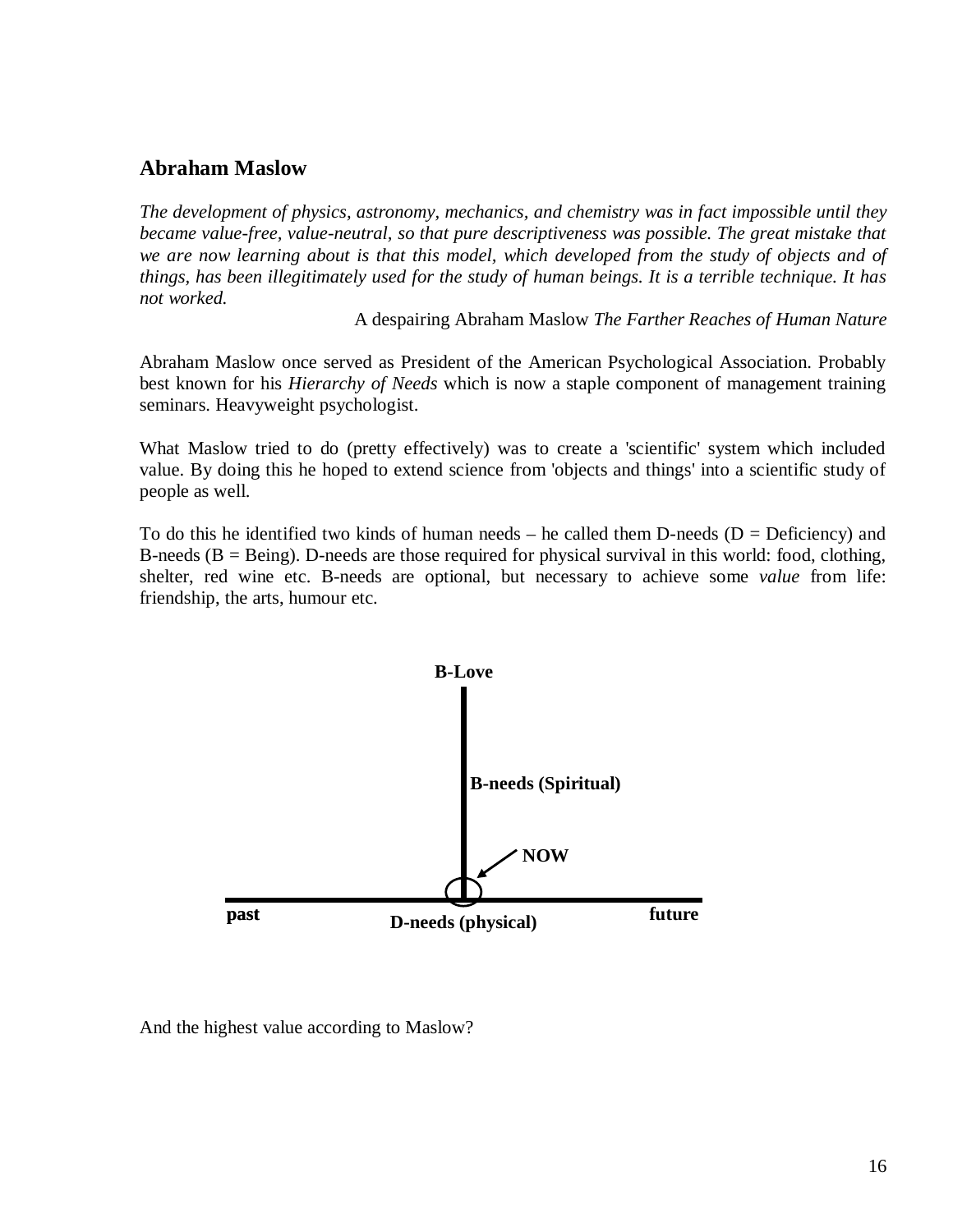It should be no surprise to find that it is B-love about which he says: *It is a real question whether the full development of the human being is possible without it.*

B-love he defines as love for the Being of another person, unneeding love, unselfish love while Dlove is deficiency love, love need, selfish love. The latter is generally found in singles bars. The former is rare. Mother Teresa territory.

In another of his books, *Toward a Psychology of Being*, he tries to redress the situation by proposing an alternative way of addressing human nature via what he terms 'growth psychology'.

*The psychologist proceeds on the assumption that for his [this was written in 1968!] purposes there are two kinds of worlds, two kinds of reality, the natural world and the psychic world... One aspect of (mental) health is the ability to live in both of these worlds. It can also be described as self-actualising, Being, expressing rather than coping…*

*The process of growth is the process of* becoming *a person*. Being *a person is different.* [Maslow's capitalisation]



A little further on in his *Farther Reaches of Human Nature*, Maslow declares:

*…there are many paths to heaven (Being) and sex is one of them and music is one of them. These happen to be the easiest ones, the most widespread, and the ones that are easiest to understand.*

Throw in some red wine and spend the rest of your life in Paradise!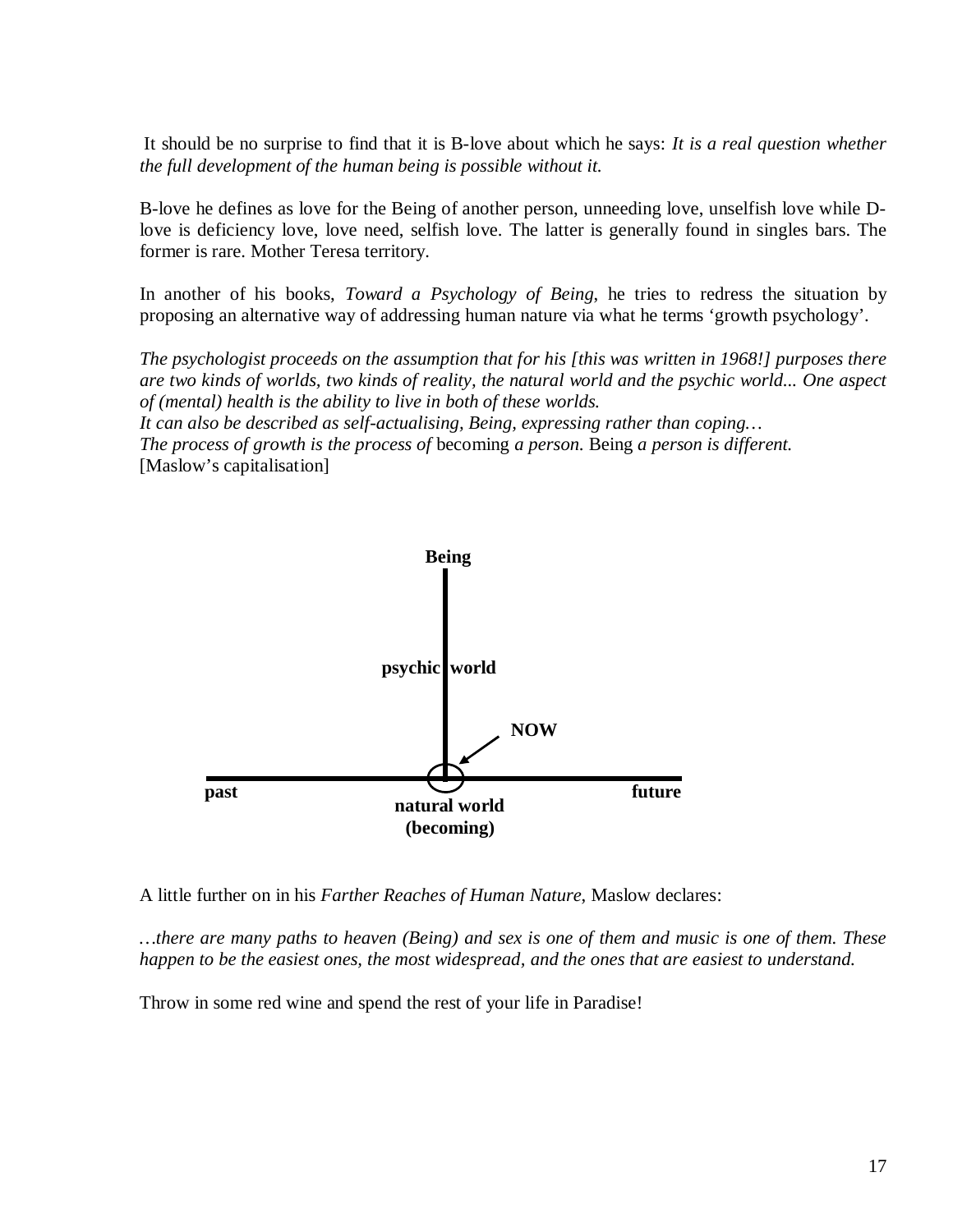### **Review 1**

So far, as we have attempted to explore the Mind of God, we have had two prominent theologians who have offered models for us and two prominent psychologists whose thoughts (in different languages) align with these simple models. Science rules (appropriately) in this real world of which we are a part. It has *no* jurisdiction in the realm of the time-less (despite the best attempts of Maslow).

*Everything* in the observable universe changes with time.

*Nothing* in the universe of 'Love and I', 'Eternal Meaning', 'Self', 'B-love', 'Being', 'Ultimate', 'God' changes with time.

Things that change with time are called *facts* e.g. the Earth is flat, the Sun goes round the Earth, 'Here be dragons' were *facts*. Science deals with *facts*.

Things that *do not* change with time are called *Truths*. Truths are Eternal! That's what Eternal Truth *means*!

But the Truth *includes* the facts.

And facts can *point* to Truths but they can do no more.

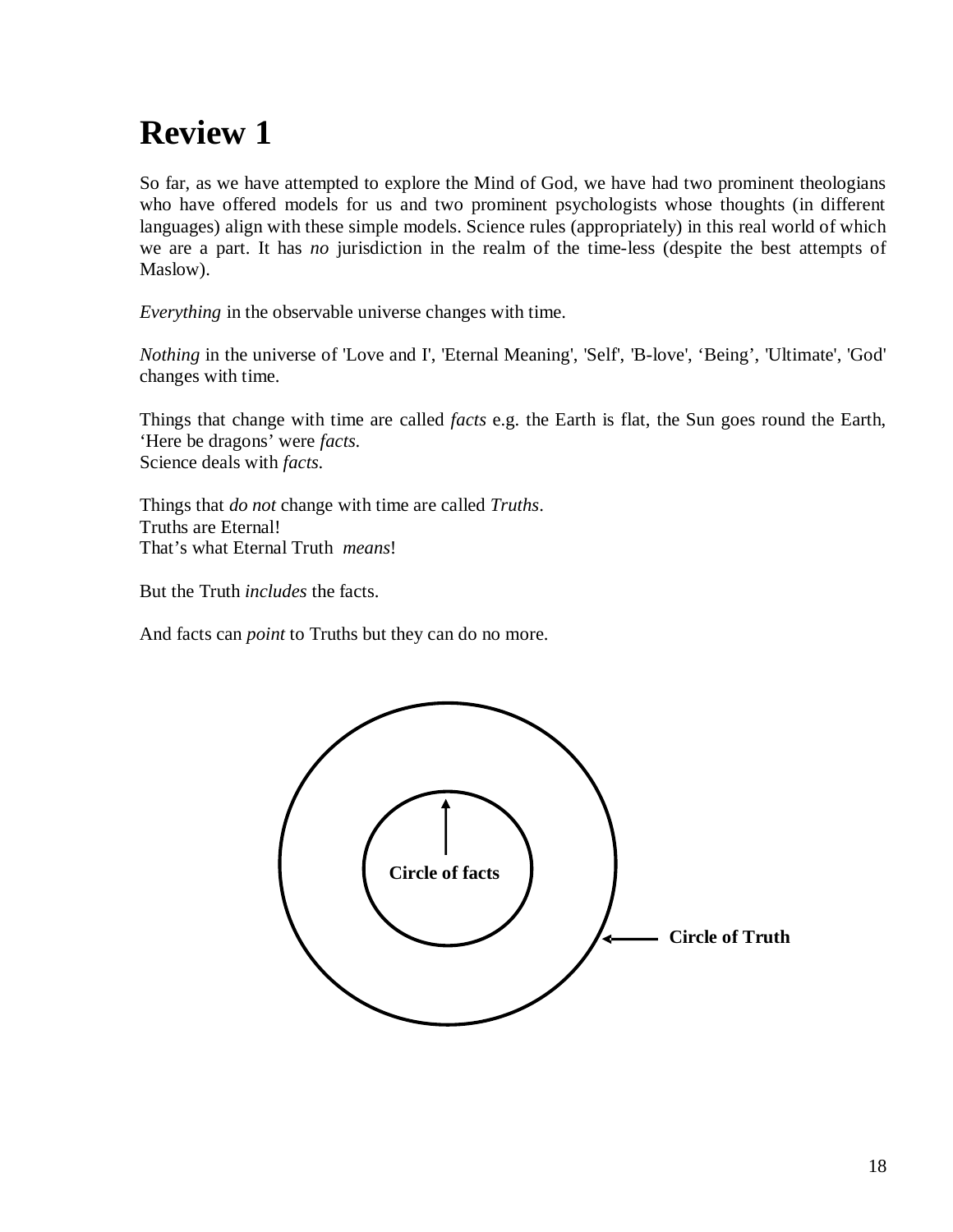### **Two Philosophers**

#### **Plato**

*Along with nearly all human beings, you are living in a cave which has an opening that leads into a tunnel which connects the cave and the World of Light. Like the others, you are a prisoner who, since childhood, has had his legs and neck chained so you cannot move and can only see straight ahead because the chains prevent your turning. The tunnel leading to the Light is behind you and you are not aware of its existence. Also behind you is a fire, and between the fire and you and your fellow prisoners there is a raised walk with a low wall built along it, forming a sort of primitive projection booth.*

*Men pass along this wall carrying all kinds of objects, statues and figures, and these are raised above the wall. Some of the men speak. Some remain silent.*

*You do not see the men or the objects, only the shadows of them which the fire throws on your screen in front of you. Thus the men are perceived as shadows and if you and the other prisoners were able to talk to each other, you would describe the shadows as the true things.*

*If the cave had an echo, when the men spoke, you would think the shadows were talking.*

*Now imagine you are set free from your chains and forced to stand up and turn around to look at the fire and at the Light shining outside the entrance to the cave. What pain you would suffer. What distress you would endure from seeing the flames of the fire and the Light, however dim, that comes down through the tunnel. How you would try to look away and avoid the brilliance to which you are not accustomed.*

*No longer would you be permitted to view the shadows. Instead, you would be forced up the steep and stony incline of the tunnel, protesting each step of the way because the increasing Light from the entrance assails your eyes. Finally you would be thrust to the mouth of the cave where the sun would beat full upon you. What pain that would cause. How dazzled your eyes would be, and what a time it would take for your eyes to adjust to the Light. But soon you would be able to make out the shadows of objects in the Light. Later you would be able to see reflections in water, and at last, to view your surroundings themselves. As your eyes grew stronger, you would lift them to the heavens to gaze at the stars and the moon. Eventually you would see the world in sunlight and look at clouds washed by the sun.*

*When you accomplished all this, and remembered your life in the cave and your fellow prisoners, would you not pity them and want to share your discovery?*

*How much more eager you would be if the prisoners of the cave held contests to find who observed most carefully the movements of the shadow men and could foretell with some accuracy what the shadows would do next. Wouldn't you want to return to the cave and gain the greatest honour by showing the prisoners their shadows were false?*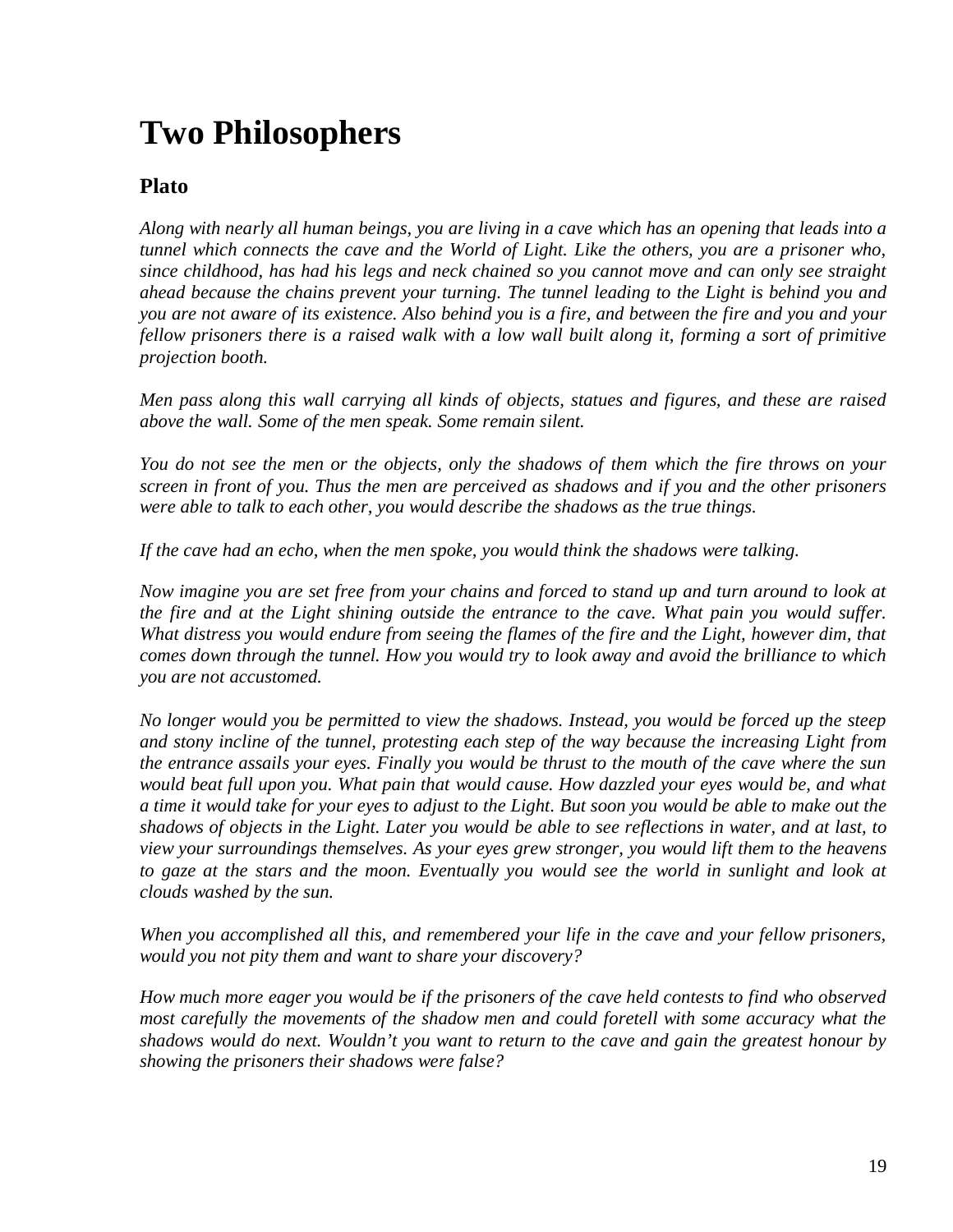*And when you returned, your eyes would have to reaccustom themselves to the dimness. Then, wouldn't those who remain imprisoned consider you mad because you cannot see the shadow-show yet you rave about what you perceived in the World of Light? Wouldn't they believe you have lost both eyes and reason, and resist your attempts to make them ascend to the mouth of the cave? Might they not attempt to kill you or anyone else who would force them to leave the familiar and safe world of the cave?*

Plato, *The Republic*, Allegory of the Cave, Book 7 [summary, with dialogue removed]

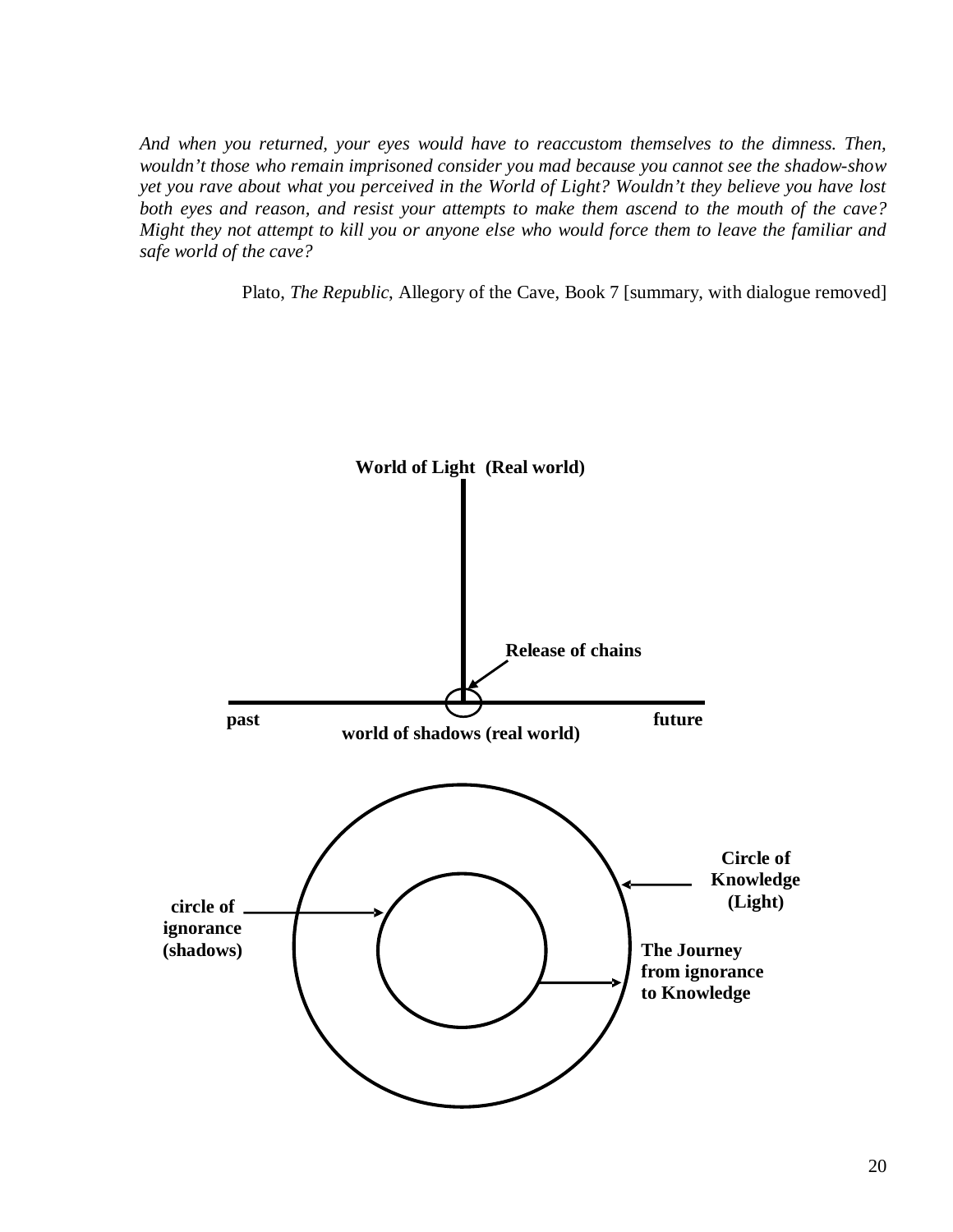Plato's 'Allegory of the Cave' is 2400 years old and is still being quoted in contemporary literature. Plato cunningly put all the words into Socrates' mouth as Socrates was already dead – sentenced to death for his thoughts by one of civilisation's earliest democracies – and therefore Plato himself could claim he was just recording history. It worked. He survived. Plato was a pupil of Socrates.

Twenty-four centuries of existence is as close to Timeless (in the Western world) as you can get. Expanding on Plato is unnecessary. But it is perhaps worthy of mention that he established the world's first University.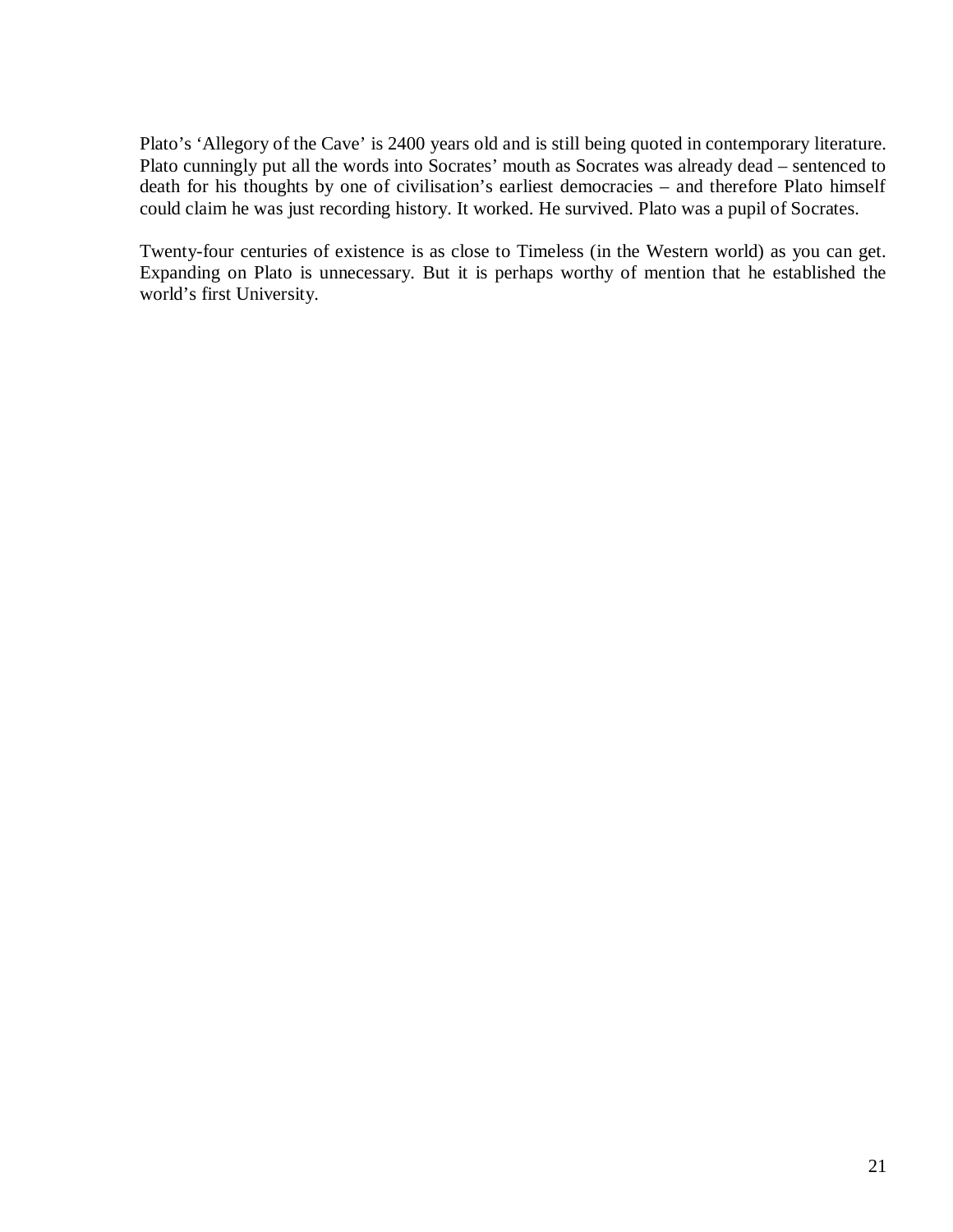#### **Aldous Huxley**

*The body is always in time, the Spirit is always Timeless and the psyche (Soul) is an amphibious creature…*

*In the statement, 'At one time I am Eternal, at another time I am in time' the word 'I' stands for the psyche, which passes from time to Eternity when it is identified with the Spirit and passes again from Eternity to time, ... when it chooses or is compelled to identify itself with the body…*

*The present moment (NOW) is the only aperture through which the Soul can pass out of time into Eternity…*

Aldous Huxley, *The Perennial Philosophy*



Classifying Huxley is difficult. That statement applies to all the mystics of course but probably no more so than to him. Best known for his fictional work *Brave New World*, Huxley was a prolific thinker and writer on all themes. But *The Perennial Philosophy* established him firmly as a philosopher engaged in investigating the Timeless. The diagram represents the basic structure of the quotes taken from him.

'The body can only access the Spirit NOW' is perhaps a legitimate paraphrase of what Huxley was trying to say. Not in the past. Not in the future. NOW. And the present moment is the only aperture through which the Mind of God can be glimpsed by the human mind.

In his posthumously published work *Shakespeare and Religion* he wrote:

*The world is an illusion, but it is an illusion which we must take seriously, because it is real as far as it goes…We have to find ways in which to detect the whole of Reality in the one illusory part which our self-centred consciousness permits us to see…We must continually be on our watch for ways in which we may enlarge our consciousness. We must not attempt to live outside the world, which is given us, but we must somehow learn how to transform it and transfigure it…One must find a way of being in the world while not being of it. A way of living in time without being completely swallowed up in time.*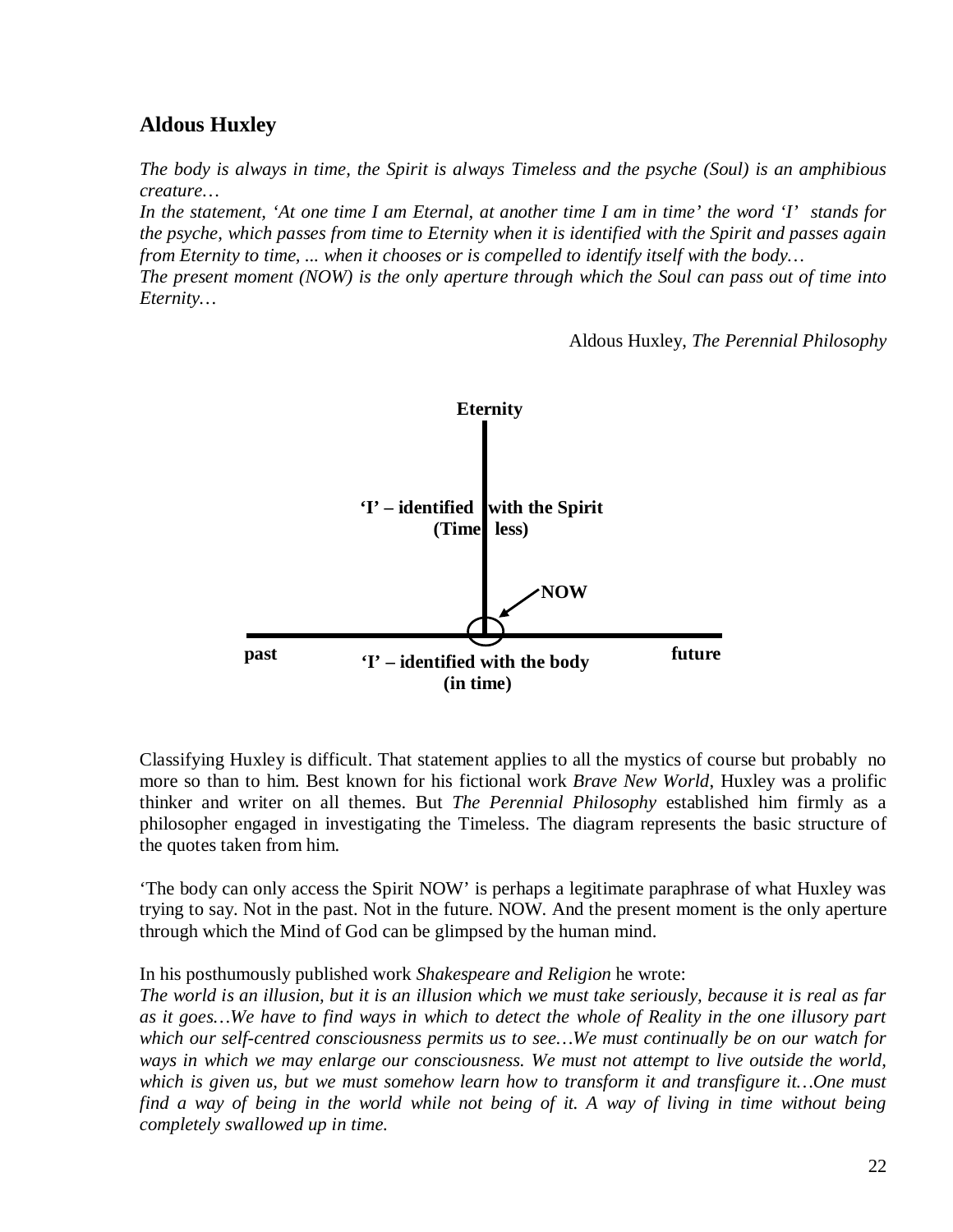This can only be achieved by living NOW – in the present moment.



Every *thing* is an illusion according to Huxley.

But sometimes a beautiful illusion.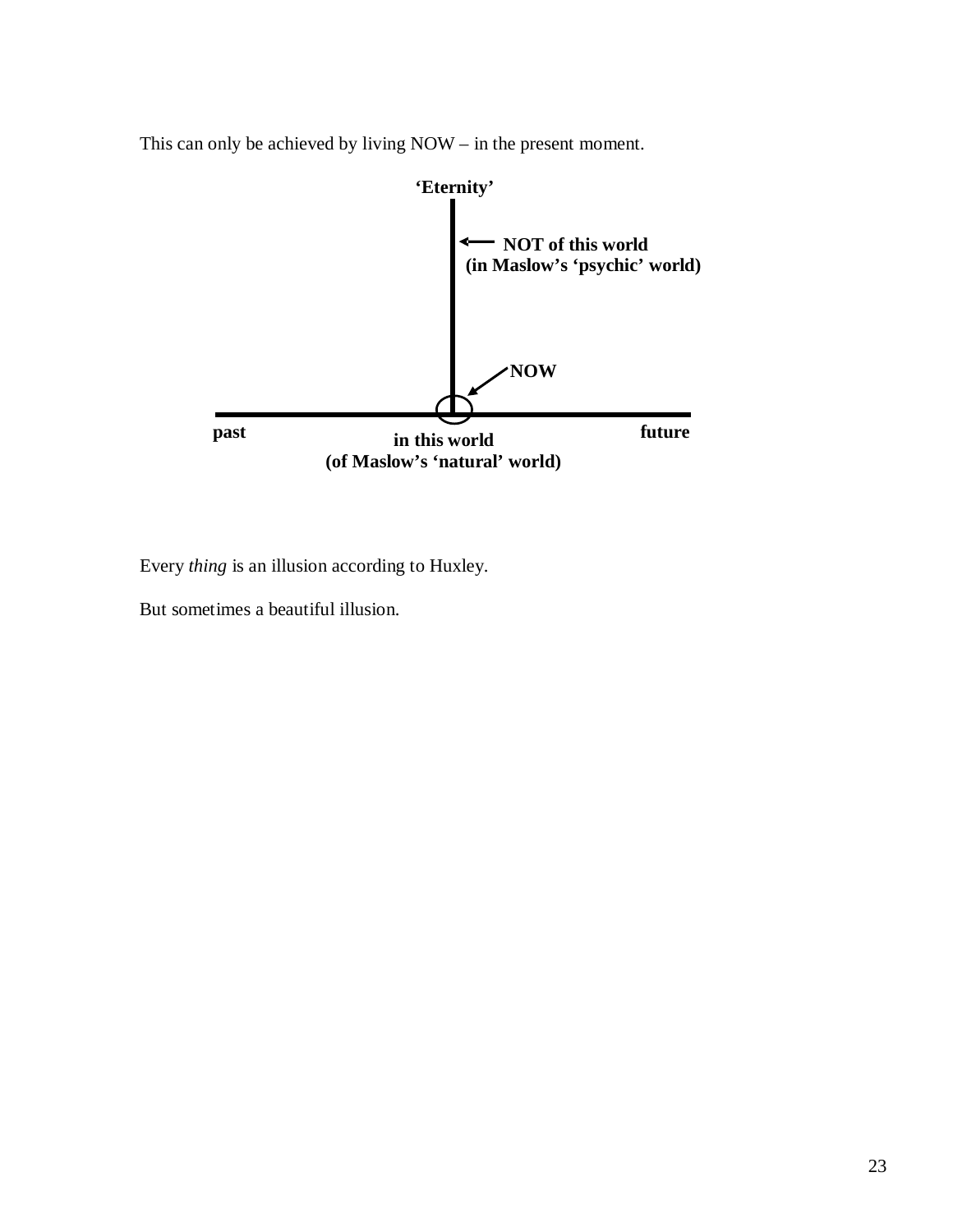### **Two Scientists**

#### **Neils Bohr**

*Opposites are complementary.*

*The opposite of a correct statement is a false statement. But the opposite of a Profound Truth may well be another Profound Truth*.

Neils Bohr, Nobel Prize Winner



We live in a world of duality. It is an either/or world. Either it is a correct statement or it's a false statement. Either it's male or it's female. Either it's good or it's bad. Either… well, fill them in yourself.. clean/unclean, hard/soft, legal/illegal… take your pick – there are plenty of choices.

The moment you draw ANY boundary you create the duality. Either it's my land or it's not my land. Either it's America/Russia/China or it's not America/Russia/China… Either you're a German or you're not a German. Either you're one of us or not one of us. Either you're for us or against us. And what are you going to do about it?!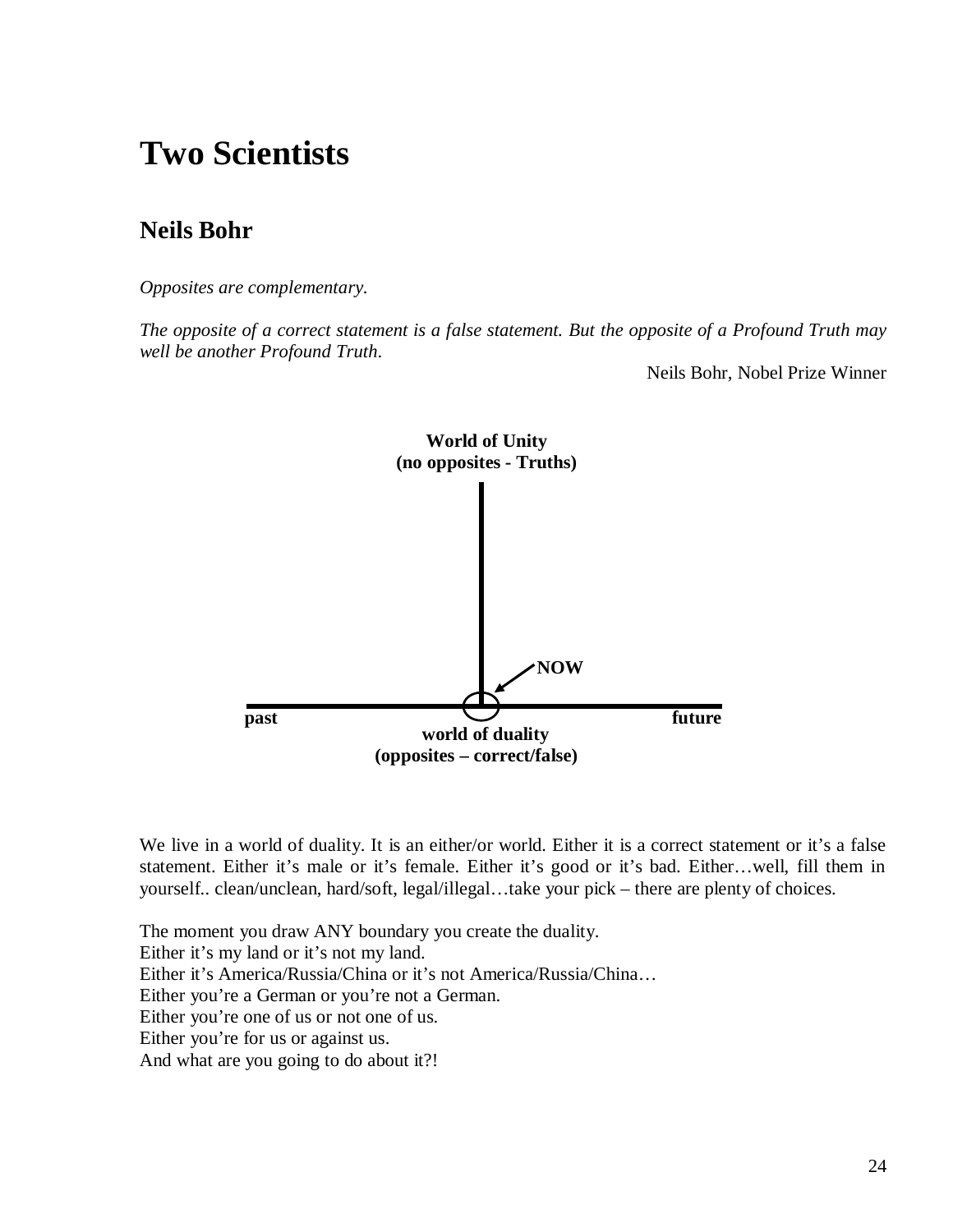That is the world of duality. It all comes down to drawing a boundary which creates the either/or in the first place.

It is a world of *exclusion*.

Either you're a Christian or you're not. Either you're making a scientific statement or it's total rubbish.

But opposites are complementary. Good cannot exist without evil. Knowledge cannot exist without ignorance. God's Mind is Inclusive, humanity's mind is exclusive.

And this is what the mystics have been saying for centuries, millennia. All you need is Love. Because Love is *inclusive*.

It is an AND not an either/or.

And the mystics have been pointing to Truth.

Mystics blur boundaries. Then, in time, quietly eliminate them. They shake foundations.

That is their role.

"All the world's a stage...." someone once wrote.

It is not Reality.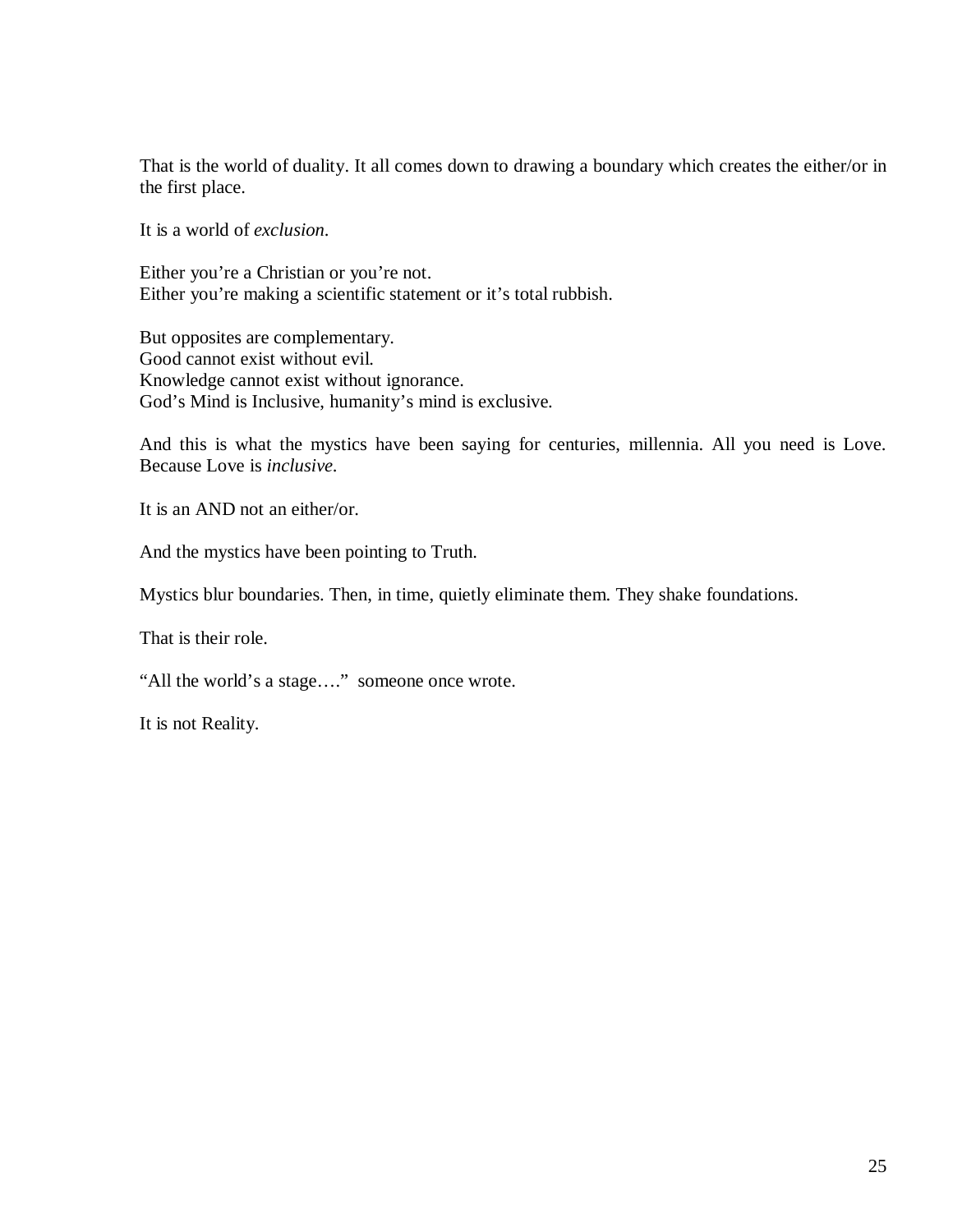#### **Albert Einstein**

*Science without religion is lame, religion without science is blind.*



Who better qualified to make such a statement? Obviously it was not well received by either party! Maybe the lame and the blind should get their heads together! They just might be able to help one another! They are arguing over facts, not Truths. Both science and religion have thrown the baby out with the bathwater.

But to communicate effectively, both science and religion have to jettison some dogma and, despite the earlier plea from John Polkinghorne, that is extremely unlikely to happen – who, for example, would represent religion to the satisfaction of *either* side?

At the age of sixteen (!) the question in Einstein's mind was: 'If one runs after a light wave with a velocity equal to the light velocity, then one would encounter a *time-independent* wavefield. However something like this does not seem to exist!' Later in his career he found it.

A photon travels at the speed of light. It *is* light. From the point of view of a photon, time does not exist. It is the ultimate in Timelessness, so the concept 'GOD IS LIGHT' is both scientifically and theologically valid!

From the viewpoint of a photon – like – it just is!? It's in a sort of Zen state.

A photon is totally in the NOW and to it, the universe may as well not exist. From *our* perspective, light takes eight minutes to travel from the sun to Earth, but from the *photon's* perspective it takes no time. It is simply a different perspective!

Big Al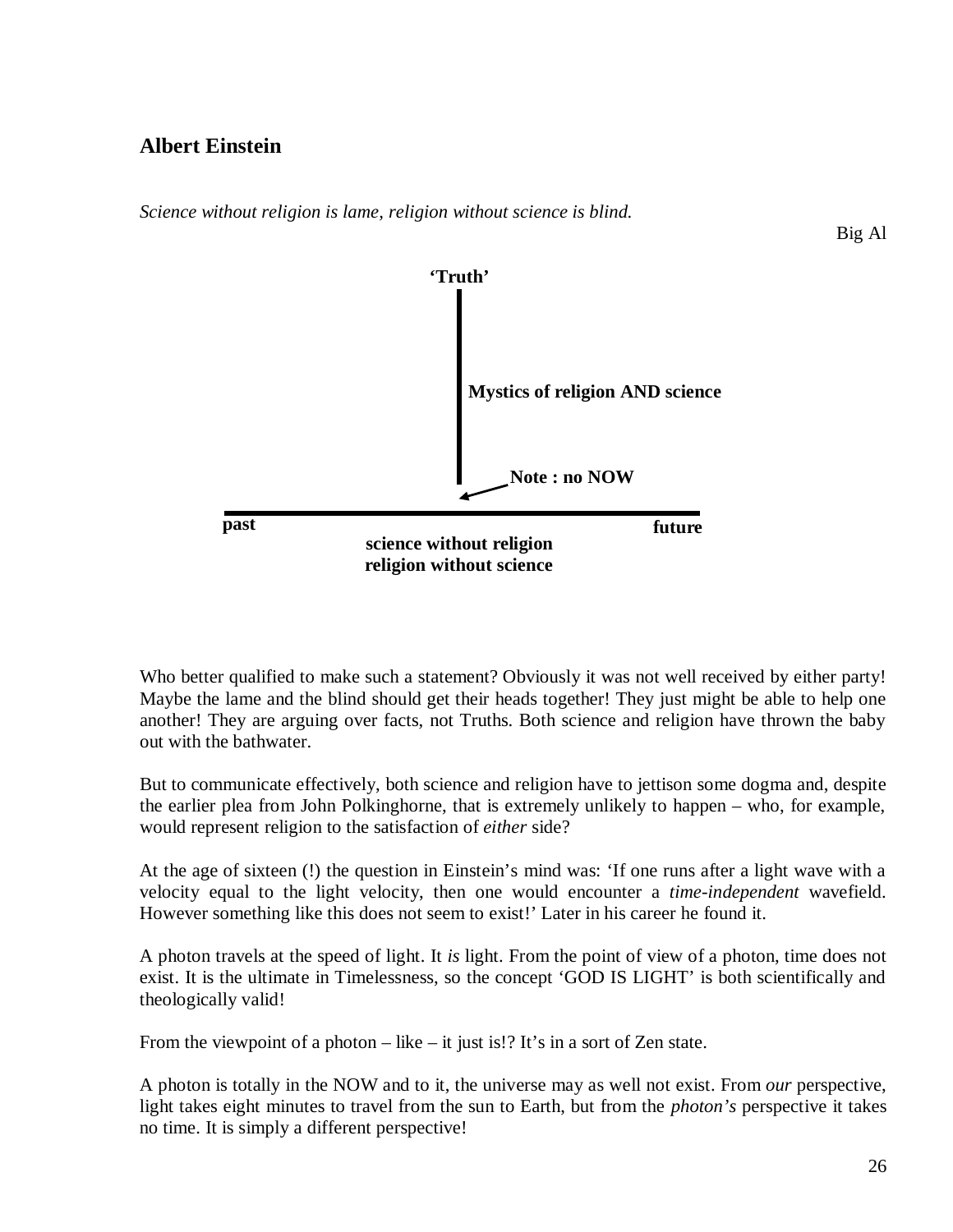To get into the Mind of God, Einstein tried to get into the Mind of the humble photon. The speed of light is Constant in this physical creation 'the universe'. That has to be a good starting point for a search for Truth. One could put forward an argument that a 'created' (emitted) photon was in a Unitive state of Mind prior to coming into contact with 'reality' – the world of illusion – subsequently becoming part of the dualistic state of mind.

The photon effectively *changes its mind!*

One suspects a photon is a lot smarter than *we* are! Particularly if it can avoid 'reality'!

'LIGHT IS GOD' could be the foundation for a review of science. *Physically*, God is revealed in the electro-magnetic spectrum (e.g.) in the colours of the rainbow.

'GOD IS LIGHT' could be the foundation for a review of religion. *Symbolically*, to many in the West a rainbow is a sign of God's promise to Noah but the rainbow is a powerful symbol in most of the world's cultures – the Rainbow Serpent for example. It has *universal* appeal.

A rainbow is God showing off. It's God's signature.

'All I want to know is the Mind of God', Einstein once thundered, thus anticipating Hawking by several decades: 'All the rest is detail.' But towards the end of his life he could say 'I now bask in the solitude which was so painful to me in my youth.'

Methinks Einstein got into the Mind of God. According to him, science and religion had both lost the plot and could both benefit from a little Light. It is perhaps no coincidence that he won his Nobel Prize for his explanation of the photo-electric effect.

Somewhat more recently, in an interview recorded in his book *Eye to Eye*, prolific philosopher/writer Ken Wilber says, with a laugh, about the growing interest in the 'new' physics:

*Don't spoil a good thing; physicists are talking mysticism! I can see the headlines now: 'Scientists at M.I.T. today announced they discovered God. That's right, God. Asked whether God was compassionate, merciful, all-pervading, radiant, all-powerful and divine, a senior researcher was heard to say, 'Gee, we're not sure, we think it's a photon'*

Einstein has not been forgotten.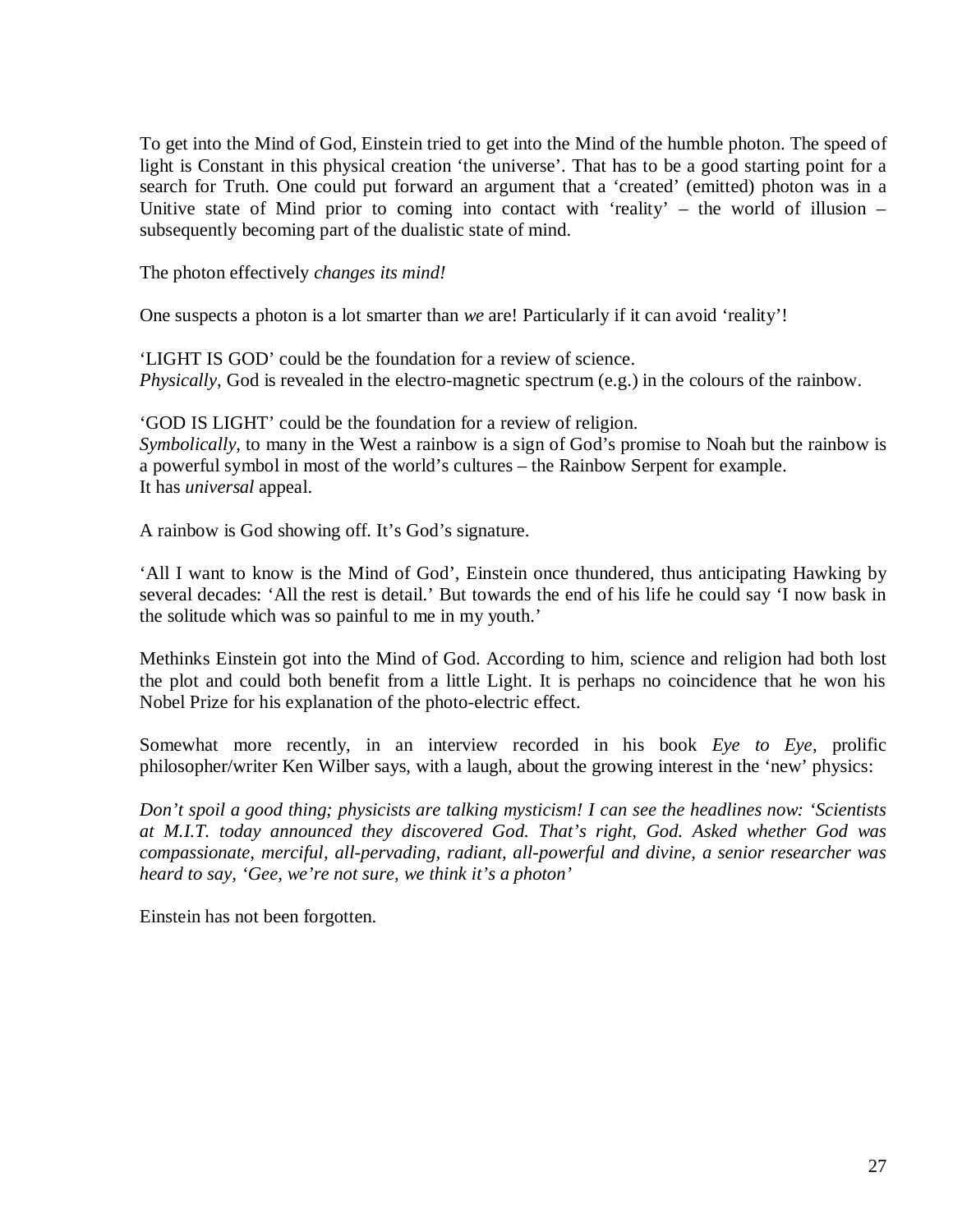### **Review 2**

In light of what the mystics have shown us, let's look at the original statement by Hawking. He concluded '… it would be the ultimate triumph of human reason – for then we would know the mind of God'.

Immediately we strike a problem. What the mystics have been saying, to the best of their abilities, is that the Mind of God cannot be understood by *rational* means. No amount of *reasoning* will ever get there.

The mystics are saying that the Mind of God has to be reached through the timeless NOW. But science does not even acknowledge the existence of the vertical axis!

Or does it?

In the same book Hawking makes the following, on the surface, extraordinary statement:

*This might suggest that the so-called imaginary time is really the real time, and that what we call real time is just a figment of our imaginations…A scientific theory is just a mathematical model we make to describe our observations: it exists only in our minds. So it is meaningless to ask: Which is real, 'real' or 'imaginary' time? It is simply a matter of which is the more useful description.*

The mystics would agree and propose the following:!



Discovering the Mind of God is NOT an intellectual exercise. Being a genius may be in fact a *hindrance*. The access to the world of Imaginary time is by *stopping* thinking and just *Being*.

But finding time to stop time is very difficult in the real world. Therein lies the rub.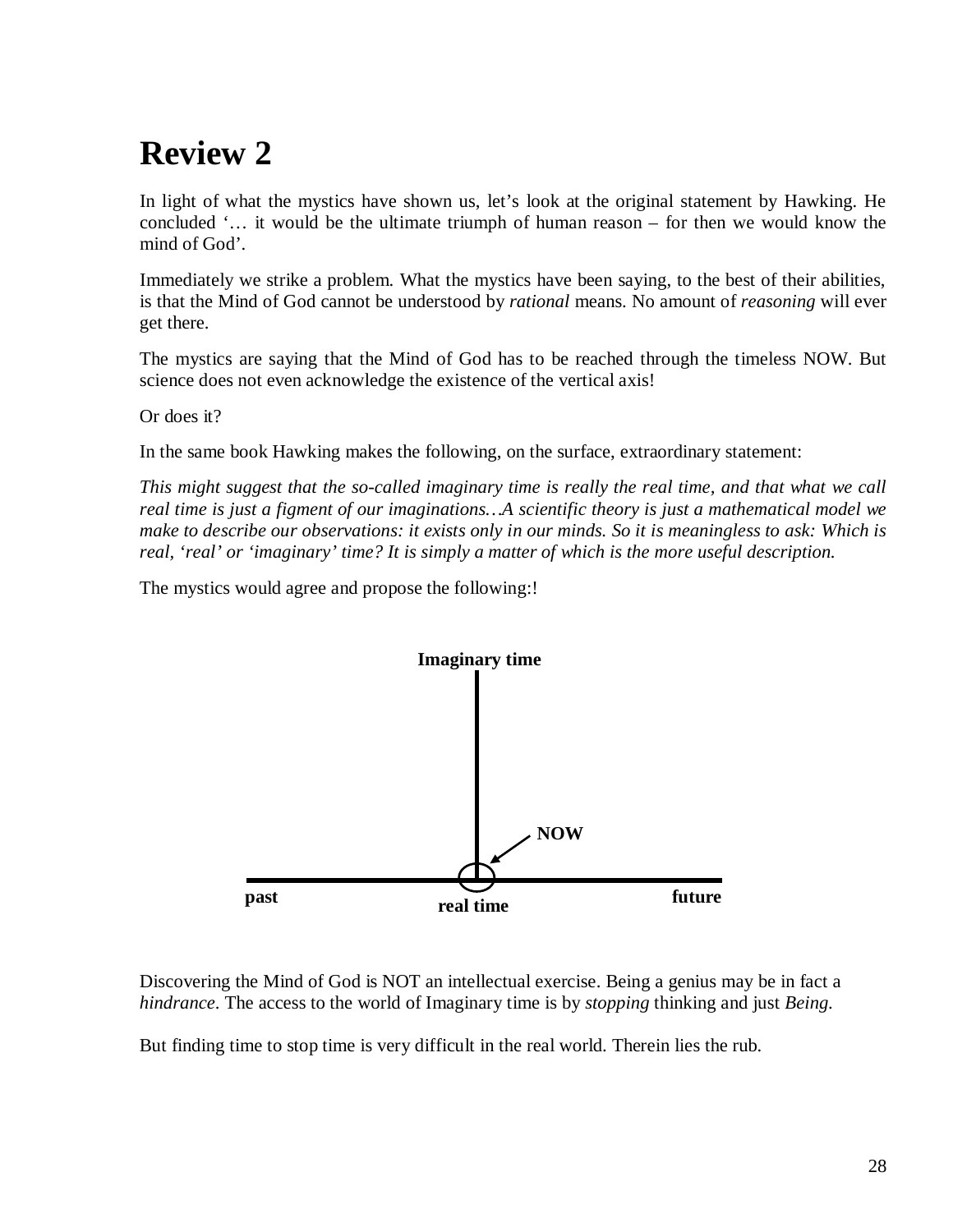#### **Roger Penrose**

*…the magic of complex numbers…is a miracle worth appreciating*

Roger Penrose*, The Road to Reality*

Roger Penrose has co-authored several books and papers with Steven Hawking. He is an international scientist/mathematician in his own right.

But magic? Miracles? What is Penrose going on about? This isn't orthodox science speaking!

Complex numbers aren't really so complex. They've been used by science for a long, long time. They have a real component and an imaginary component. Diagrammatically they may be represented thus:



The symbol n represents any real number. The symbol i is an imaginary number representing the square root of minus 1. It exists only in one's imagination. It is not real. A complex number can exist anywhere.

Real numbers are the ones one encounters in everyday life – telephone numbers, credit card numbers, page numbers.

Real numbers point to *one* reality. Imaginary numbers point to *another* Reality. *Both* realities are necessarily valid to describe the world we live in.

We've *all* experienced minutes that seem like hours (e.g.) Departure Lounges, and hours that seem like minutes, ahem. These states of mind are *more* real to us than the ticking of some arbitrary clock. As Einstein so graphically put it, *An hour sitting with a pretty girl on a park bench passes like a minute, but a minute sitting on a hot stove seems like an hour.*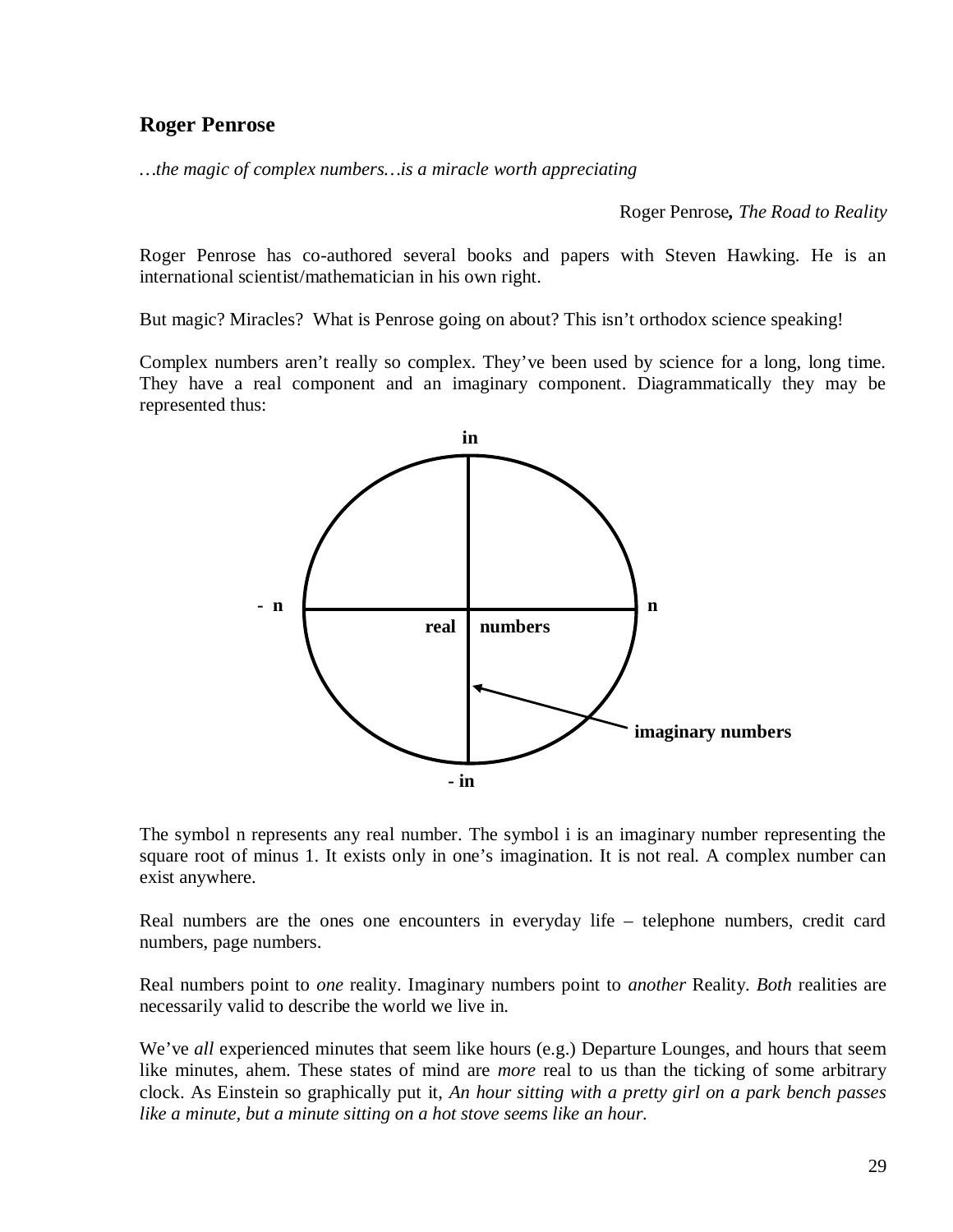Time is a *perception*!

Applying complex numbers to time, with a nod from Bohr, we get:



**Profound Truth**

And therein lies the magic!

Shazam! The paradox of time is revealed!

Time is *complex*, not *just* real!

It is real AND Imaginary! It depends on your state of mind!

A watch is nearly essential in the real world. It is useless in the Imaginary world.

Time is a man-made concept and that Truth should never be forgotten.

We are all Gods and Goddesses, stumbling around, lost in reality, lost in time, lost in space.

And therein lies the miracle. Complex numbers can show us the way Home.

Any resemblance of this diagram to a mandala is purely coincidental.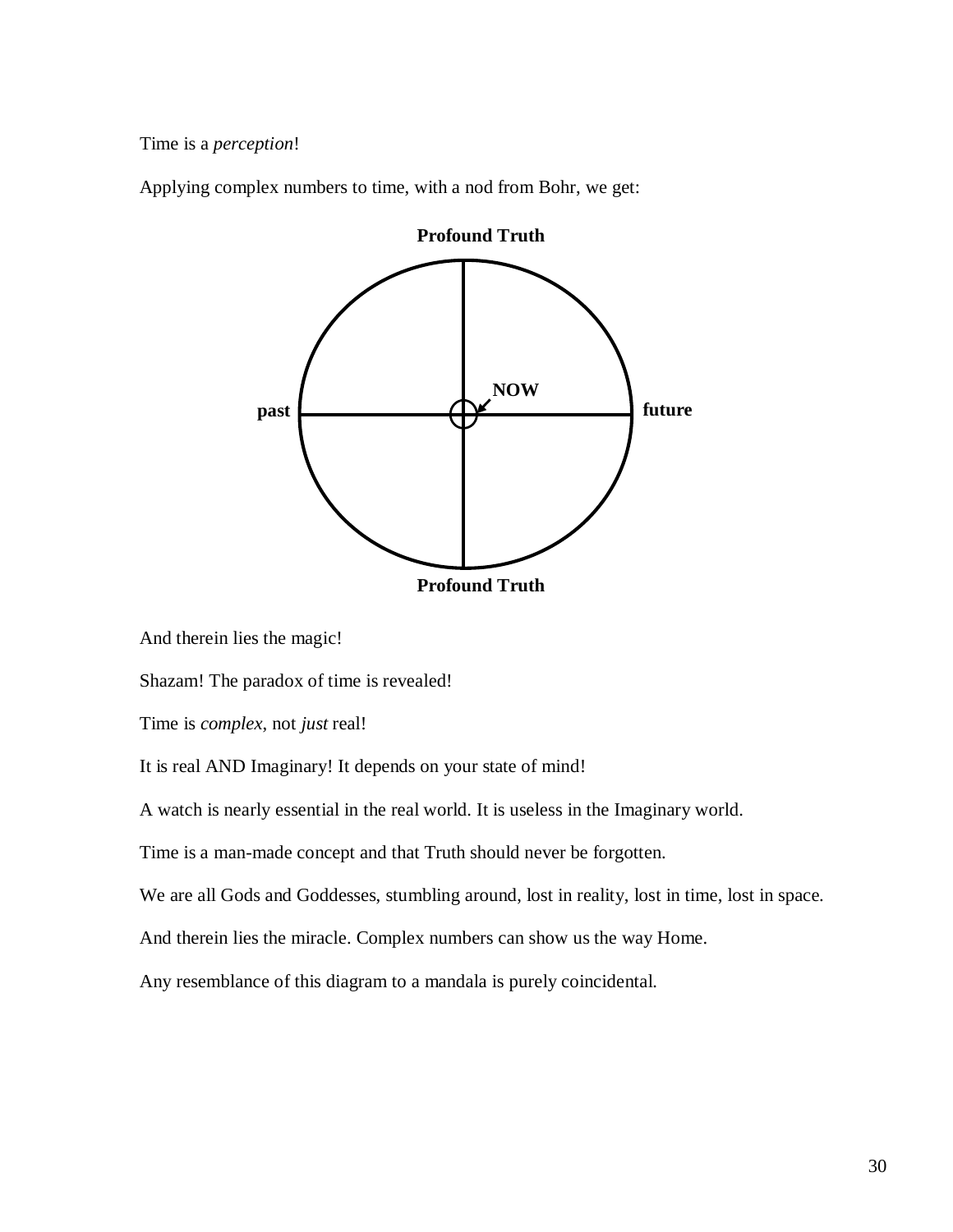## **A Mystical Path**

or

## **A transcendental journey from the world of shadows to the World of Light**

or

## **A mystical theologian meets a mystical psychologist**

One of the best loved Christian mystical books is *The Cloud of Unknowing.*. Written anonymously by a late fourteenth century monk (anonymous because his skin wasn't fireproof), it is still in print and quoted widely today. It is written as though the author was addressing a novice. The opening words of Chapter One read:

*Spiritual friend in God, you must understand that, to my simple perception, there are four levels and forms of Christian life: Ordinary, Special, Solitary, and Perfect. Three of these can be begun and completed on earth, while the fourth can by Grace be begun here, but it will last for ever, unendingly, in the blessedness of heaven. And just as you see them set out here in order – first Ordinary, then Special, next Solitary, and last Perfect – so, in the same order and sequence, it appears that our Lord in his great mercy has called you and led you to him by the desire of your heart.*



Note: Entering the fourth level is not under the control of the individual. It is granted *by Grace* because this level represents the Mind of God and She doesn't take kindly to mere mortals wanting to know what is on Her Mind. If She does let you know, you're in heaven.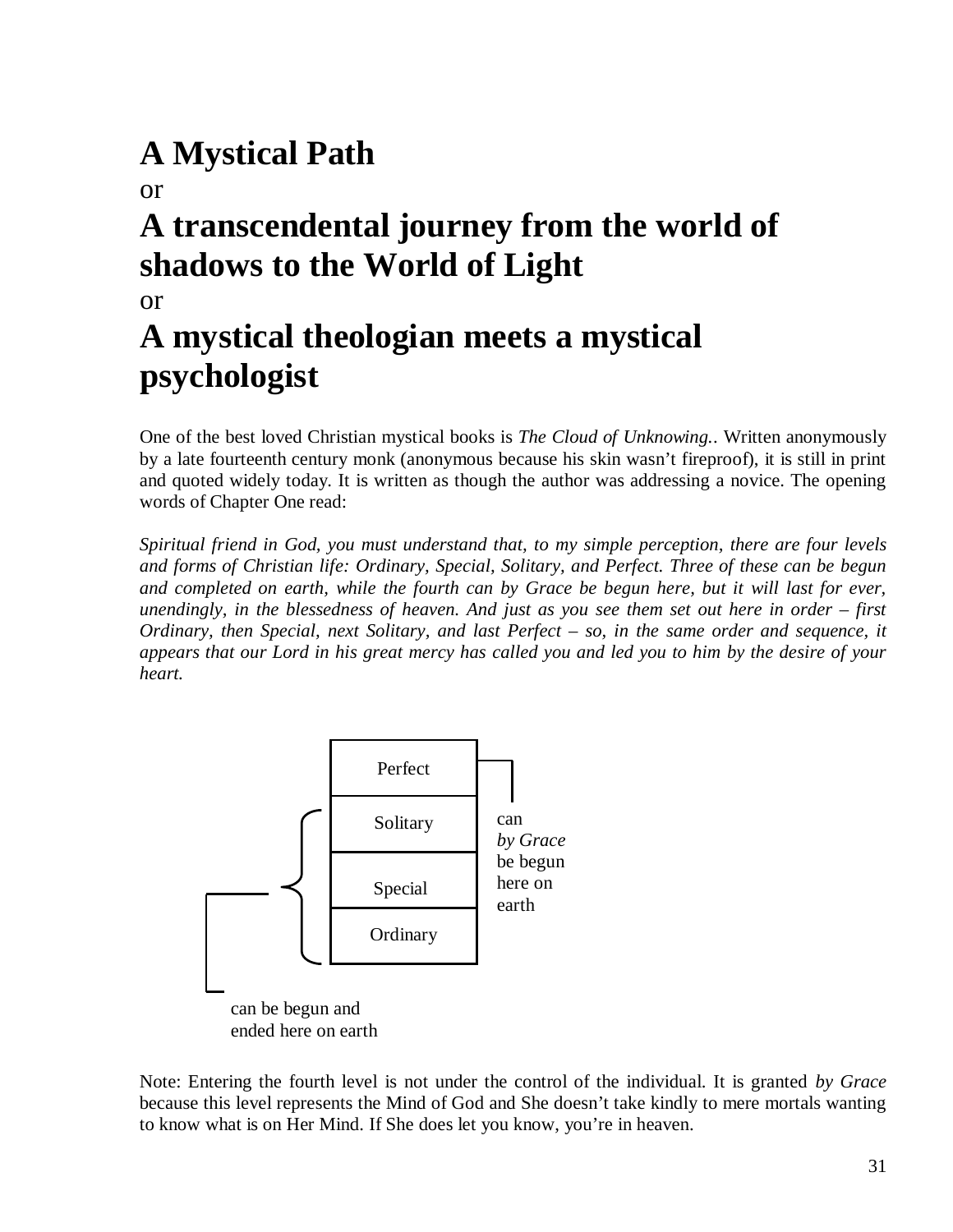Fanciful medieval nonsense?

Six hundred years later we have C.G.Jung:

*The natural function of the Soul is to remain in place between Individual consciousness and the Collective Unconscious exactly as the persona acts as a sort of stratum between the ego consciousness and the objects of the external world. The Soul should function as a bridge, or a door, leading to the images of the Collective Unconscious, as the persona should be a sort of bridge into the world.*



These two diagrams represent different centuries and different disciplines. But, using different words, they say the same thing.

Consider: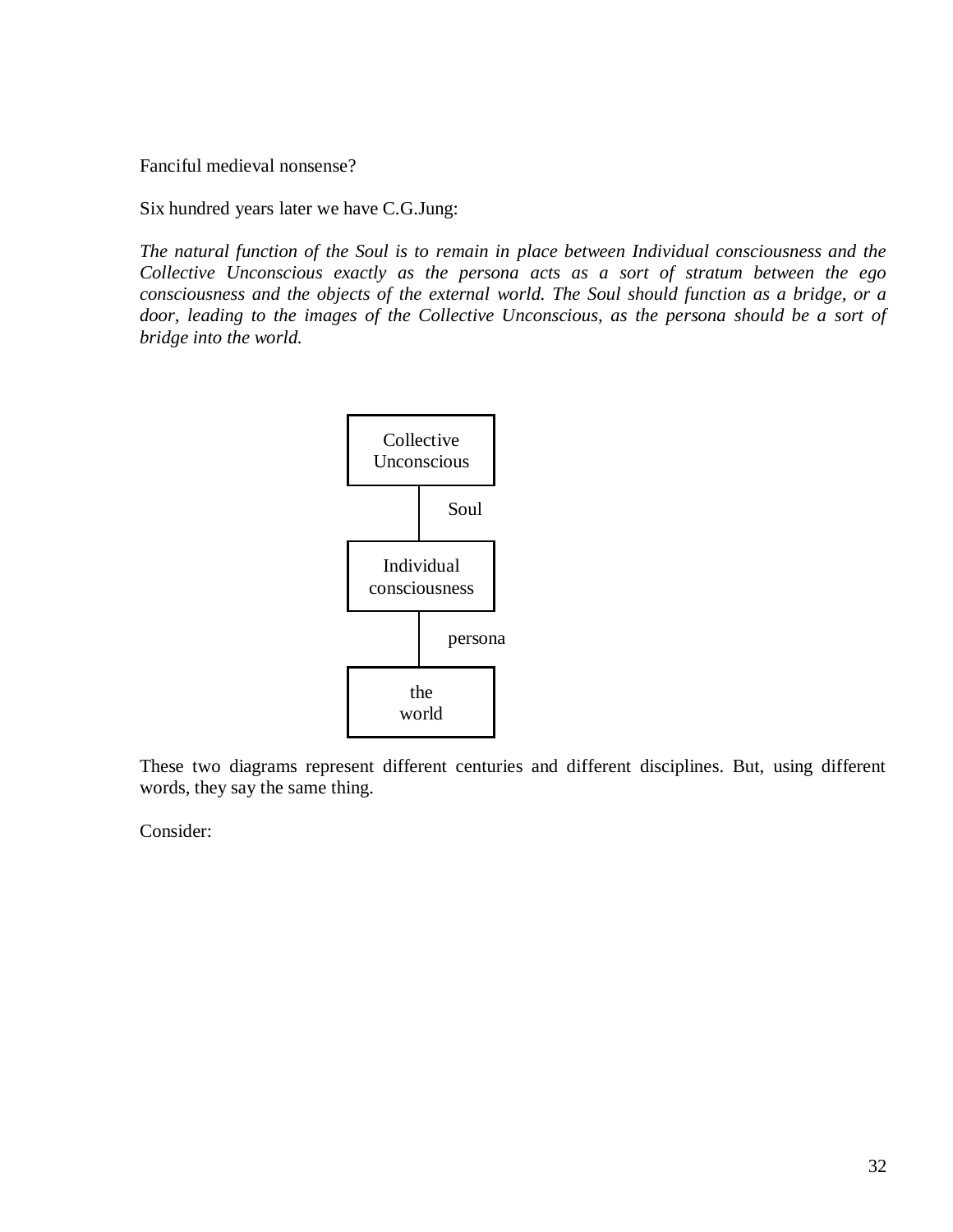The *Ordinary* state of mind may be represented thus:



Here we see the Individual consciousness totally aligned with the dualistic world. The persona is controlled by the ego which has successfully removed the Soul from consciousness. It has *excluded* it. The Individual is controlled by time. This state of mind is necessary to be able to live in the world on a day to day basis. Without this state of mind, the world would appear to be total chaos. There is no bridge to the Collective Unconscious (God). Time does not allow it.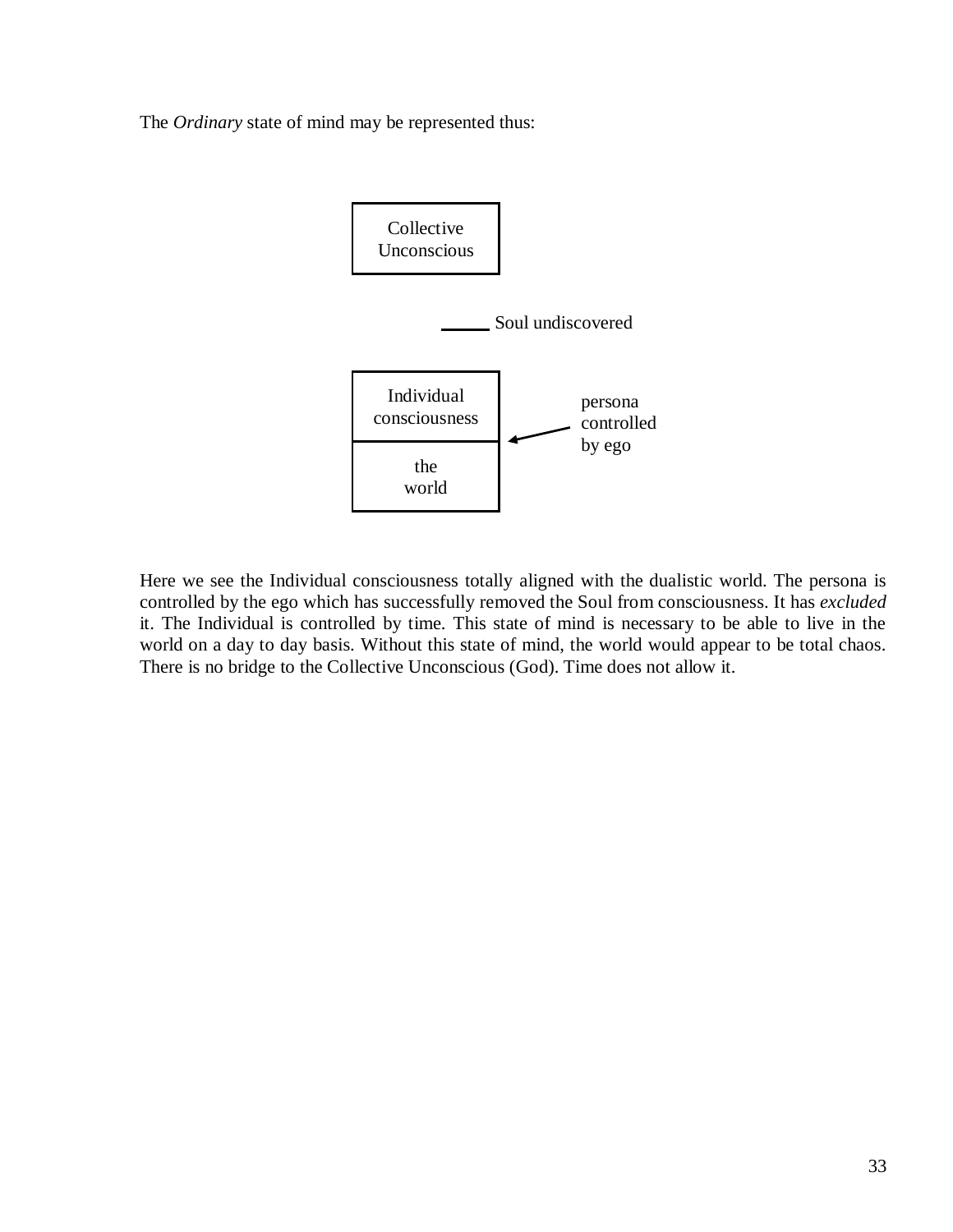The *Special* state of mind may be represented thus:



The repressed Soul finally makes its presence felt. The Individual consciousness discovers that there is far more to this world than meets the eye. The ego is shattered by this discovery by the Individual. Its long dictatorial rule has suddenly come to an abrupt halt. The interface between the Individual and the world is now through a persona which is not exclusively ego-controlled. The ego is still alive and well but it no longer thinks it is God – well – most of the time anyway. Via the Soul, the Individual consciousness is introduced, for the first time, to the Collective Unconscious. It is the first glimpse of the Unitive state of mind. There the Timeless awaits.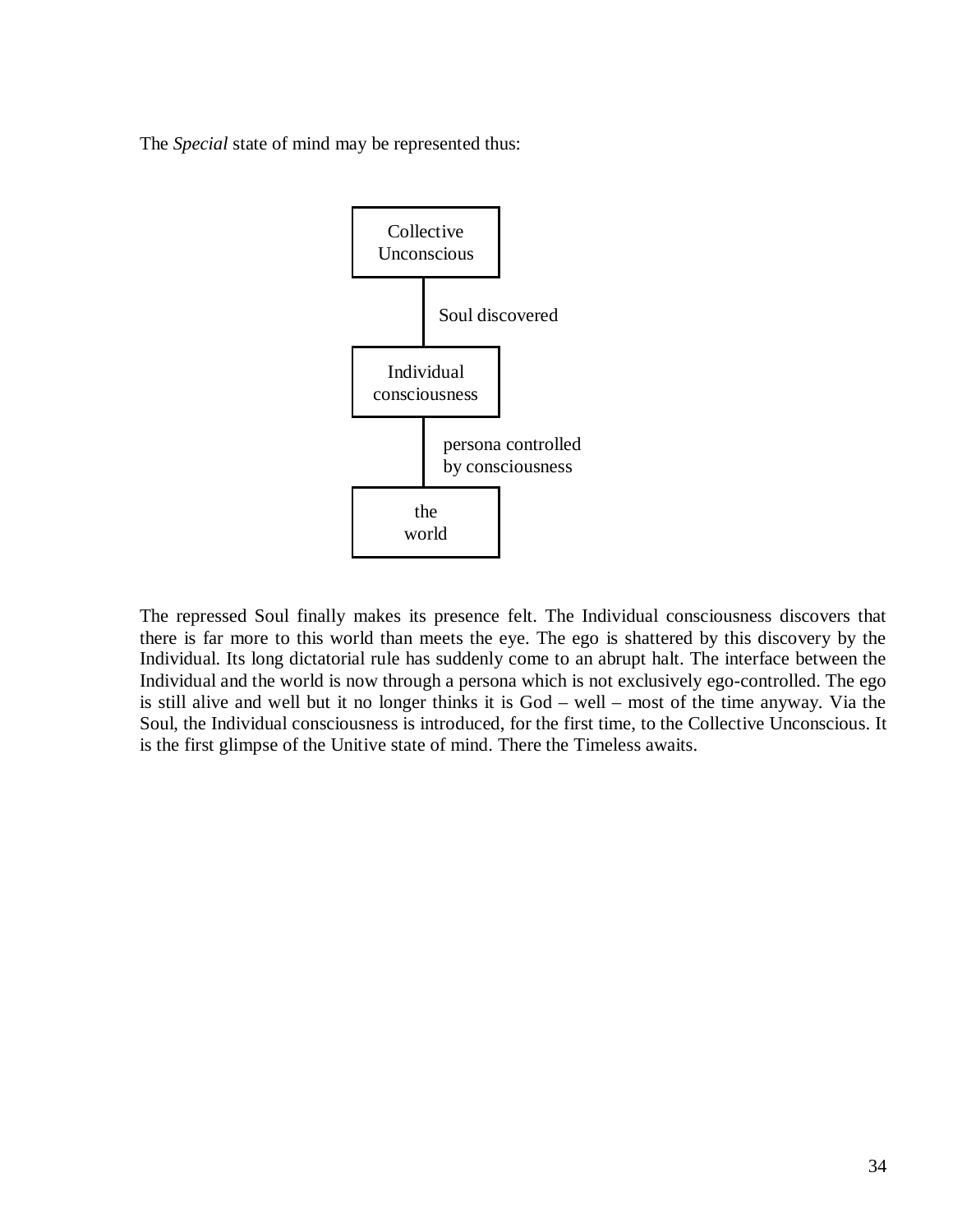The *Solitary* state of mind may be represented thus:



The Soul is now largely in charge of Individual consciousness. Links to the world have been broken except for the necessities of life which are handled by a virtually ego-free persona. This state is exemplified by the monastic lifestyle. Thought is mainly Unitive. The entrance to Plato's cave has been reached and the birds are singing and the sun is shining. Time is becoming almost irrelevant.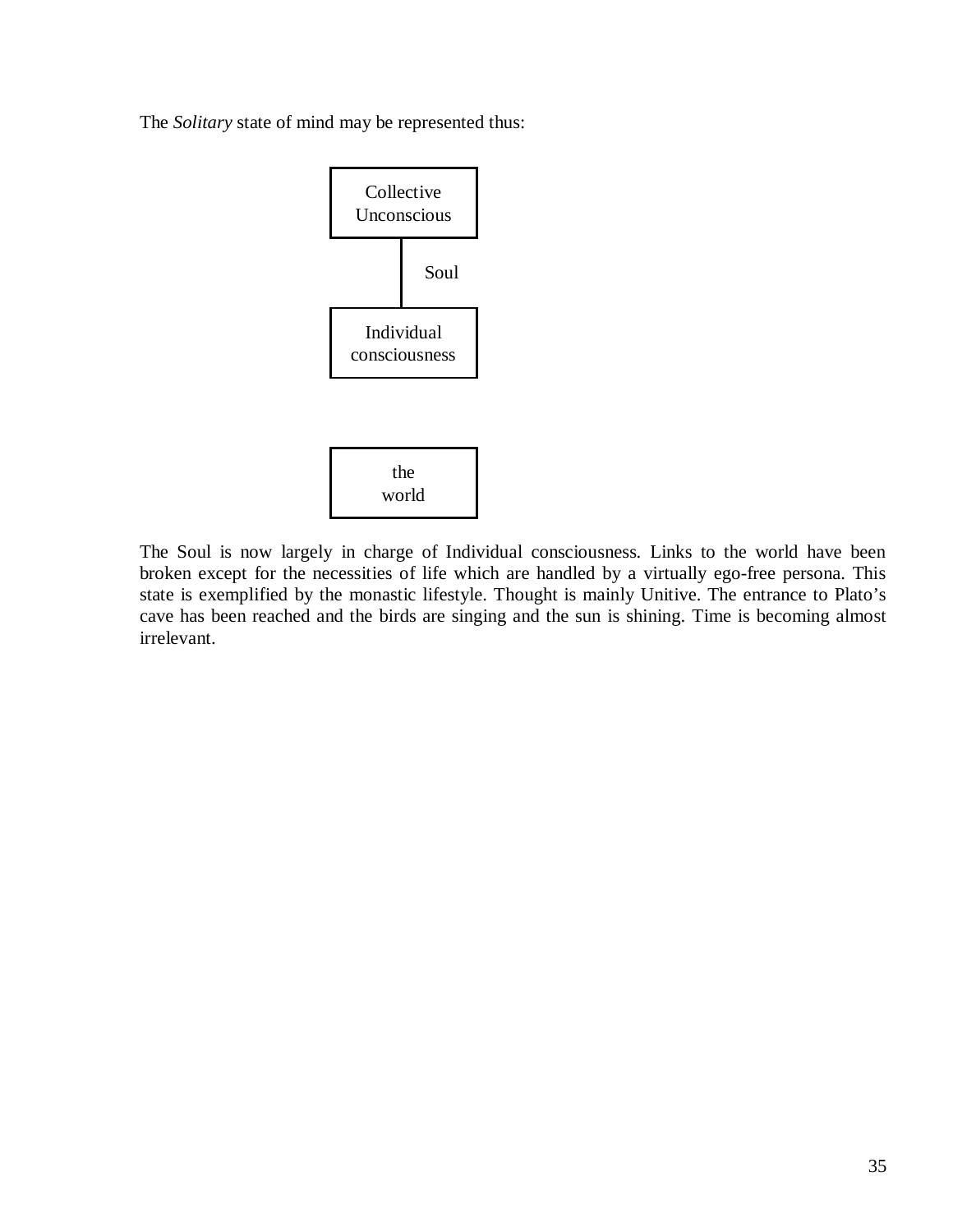The *Perfect* state of mind may be represented thus:



The Soul has done Her job. She has merged the Individual consciousness with the Unitive Consciousness which is the Mind of God. It is the opposite of Ordinary consciousness. It is Timeless. At this level of consciousness *everything* is Inclusive. This is the 'found' level of 'Seek and Ye shall find'. The Mind of Man is identical to the Mind of God. You are the Creator of this world.

Time for a glass of red wine. It's been a long six days.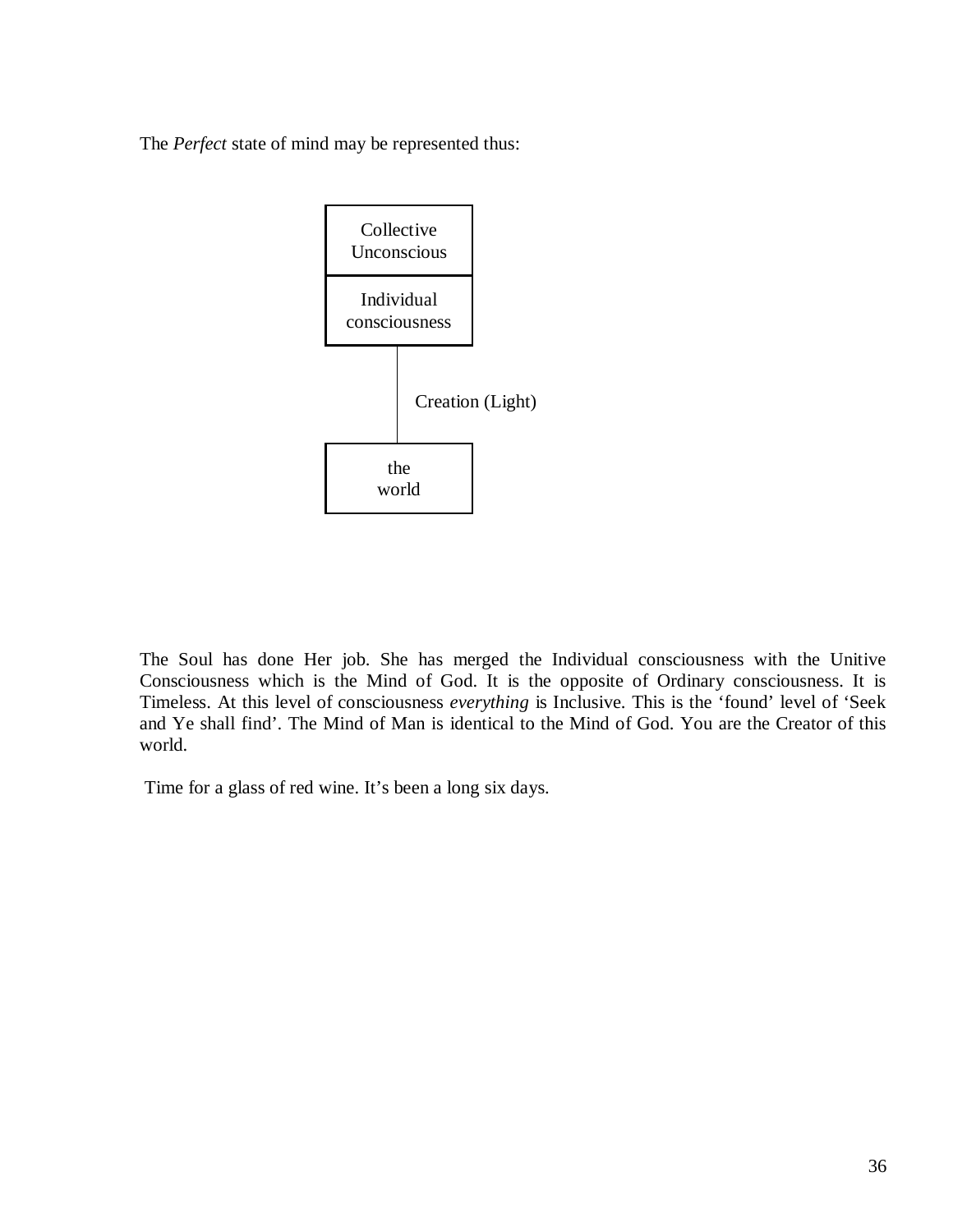### **A Final Test**

#### **'Is there life after death?'**

Firstly, the situation while you're alive:



Secondly, the situation at the point of death:

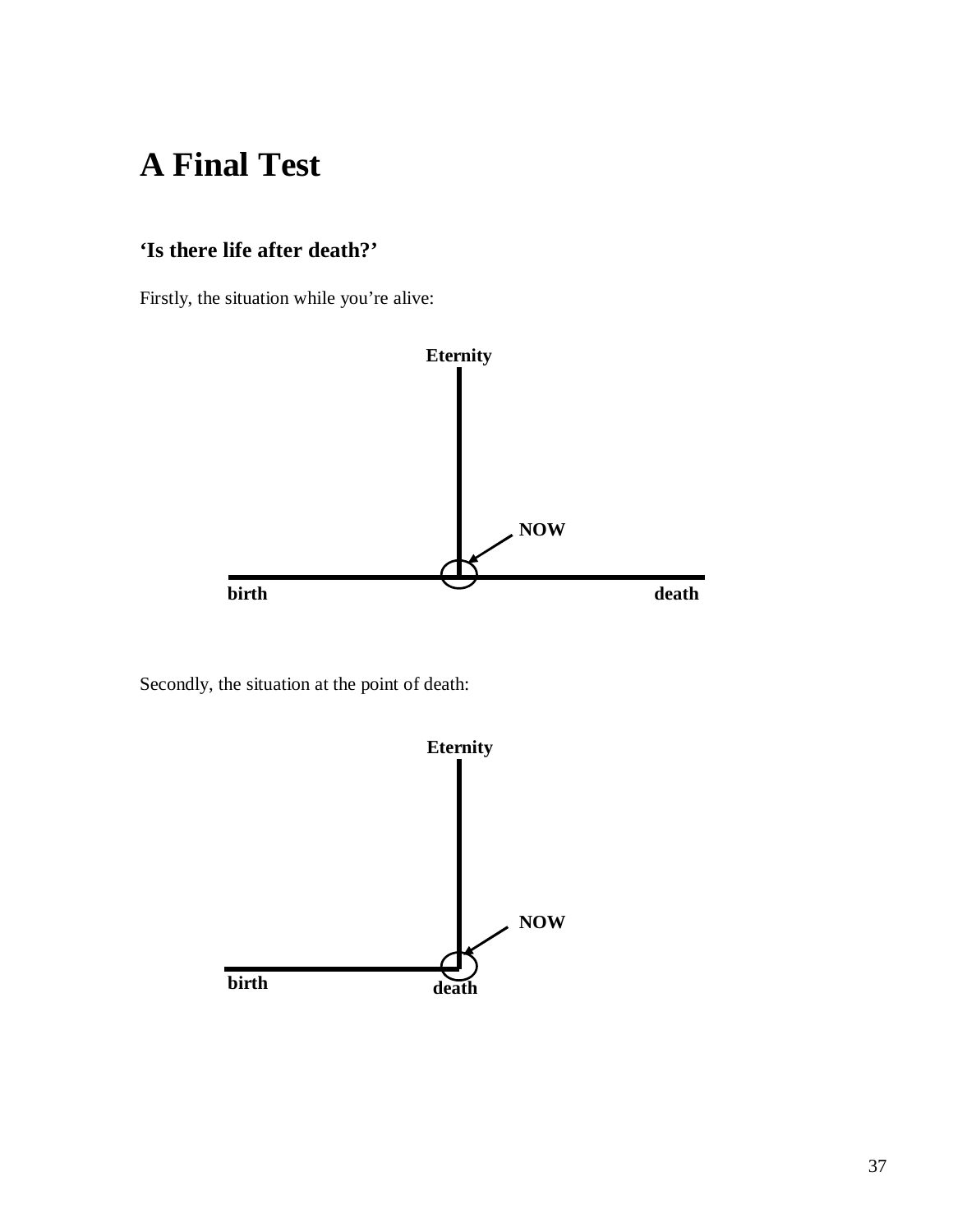

Life has finished for you as an individual and the physical body returns to its native ashes and dust in time.

There is no more NOW for the individual and no more NOW for the individual Soul which once again is free to return to the Eternal.

The Soul escapes from the human mind to the Mind of God, Ultimate, Love, Eternal Meaning, Self, B-love, Being, Truth, Light, Knowledge, Eternity, Unity.

The purpose of our life on Earth is to learn Unconditional Love through Light. To learn to Love one another without conditions. No boundaries. No us. No you. Just We.

*There is no conditional way of reaching the Unconditional; there is no finite way of reaching the Infinite*, wrote Paul Tillich.

*That* is the Mystical Mind of God.

The other mystics seem to be nodding their heads in agreement.

Either that or they've dozed off.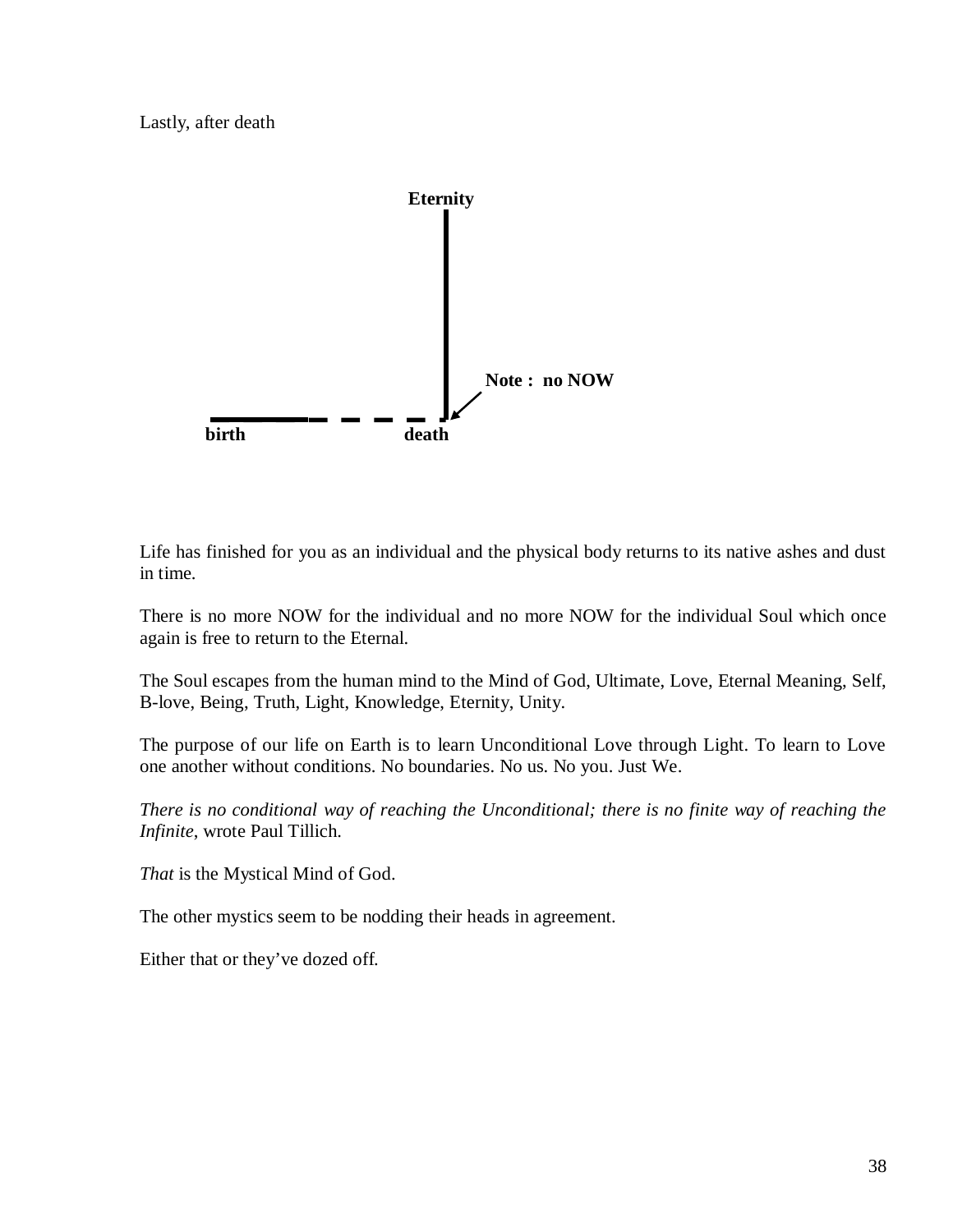## **SOME SUPPORTING MYSTICS**

*If I am I because I am I, and You are You because You are You, Then: I am I, and You are You. But: If i am i because you are you, and you are you because i am i Then: i am not I and you are not You.*

Menachem Mendel of Kotzk, 19<sup>th</sup> Century Rabbi

*I also am mortal, like everybody else…. When I was born, I began to breathe the common air, and fell upon the earth we all share. My first sound was a cry, as is true for all….For no king has had a different beginning of existence; there is for all one entrance into life, and one way out. Therefore I prayed, and understanding was given me. I called on God, and the Spirit of Wisdom came to me. I preferred Her to sceptres and thrones, and I counted wealth as nothing in comparison to Her. The Wisdom of Solomon* Chapter 7, Verses 1- 7

*'It is I who am God, and there is no other apart from me' And a voice came forth from above the realm of absolute power, saying 'You are wrong, Samael' (which means, 'God of the blind') And he said, 'If any other thing exists before me, let it appear to me!' And immediately Sophia ('Wisdom') stretched forth her finger, and introduced Light into matter, and she followed it down into the region of chaos. And he again said to his offspring, 'It is I who am the God of All.' And Life, the daughter of Wisdom, cried out; she said to him 'You are wrong, Saklas! (which means 'fool'). Hypostasis of the Archons*, quoted in *The Gnostic Gospels,* Elaine Pagels, p.79

*I Yam who I Yam*.

#### Popeye

*Time is what keeps the Light from reaching us. There is no greater obstacle to God than time. And not only time but temporalities, not only temporal things but temporal affections; not only temporal affections but the very taint and smell of time.*

A typically little-over-the-top Meister Eckhart, medieval Christian mystic